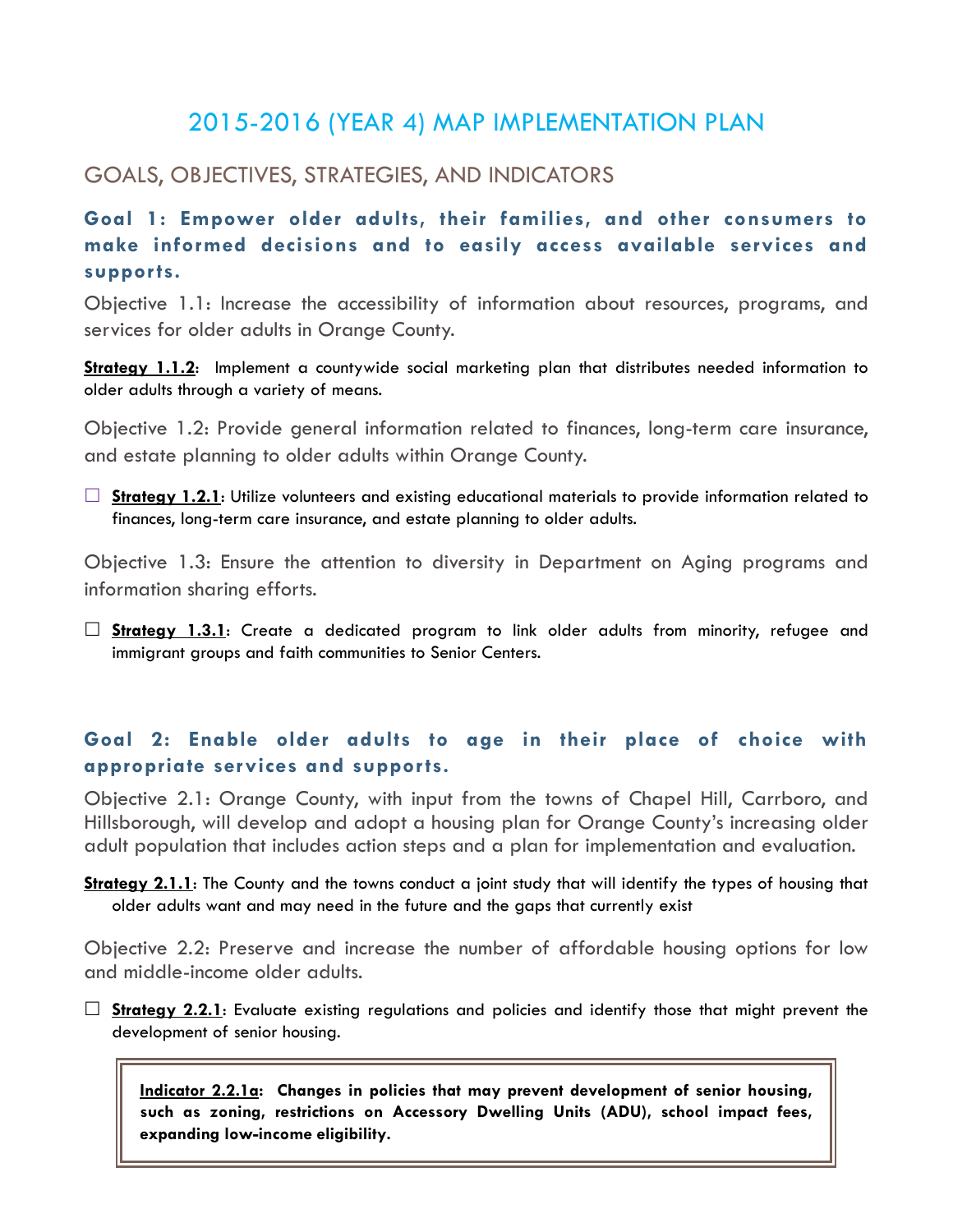Agencies Responsible: Orange County Planning Department; Orange County Housing, Human Rights and Community Development Department; Towns of Chapel Hill, Carrboro, and Hillsborough, Department on Aging

Lead Agency: Orange County Planning Department

 **Strategy 2.2.2**: Consider new regulations and policies that will encourage developments to meet older residents' housing needs.

**Indicator 2.2.2a: Changes in policies, such as streamlining the land use review process for housing options for older adults.**

**Agencies Responsible: Orange County Planning Department; Orange County Housing, Human Rights and Community Development Department; Towns of Chapel Hill, Carrboro, and Hillsborough**

**Strategy 2.2.3**: Encourage and endorse partnerships that lead to the development of new housing options for older adults.

**Indicator 2.2.3a: New partnerships created among commercial builders, local non-profit organizations, faith communities, and public bodies that increase housing choices.**

**Agencies Responsible: Orange County Planning Department; Orange County Housing, Human Rights, and Community Development Department; Habitat for Humanity of Orange County; Community Home Trust; faith communities**

**Lead Agency: Orange County Housing, Human Rights, and Community Development Department/ Department on Aging**

 $\Box$  **Strategy 2.2.4:** Encourage the organization of intentional communities (e.g., co-housing, cooperative housing, share-a-home arrangements, etc.) as a housing option for older adults in Orange County.

**Indicator 2.2.4b: A toolkit developed to guide interested parties through the planning and development process.**

**Indicator 2.2.4c: More intentional communities created.**

**Lead Agencies: Department on Aging, in collaboration with Charles House, Inc.**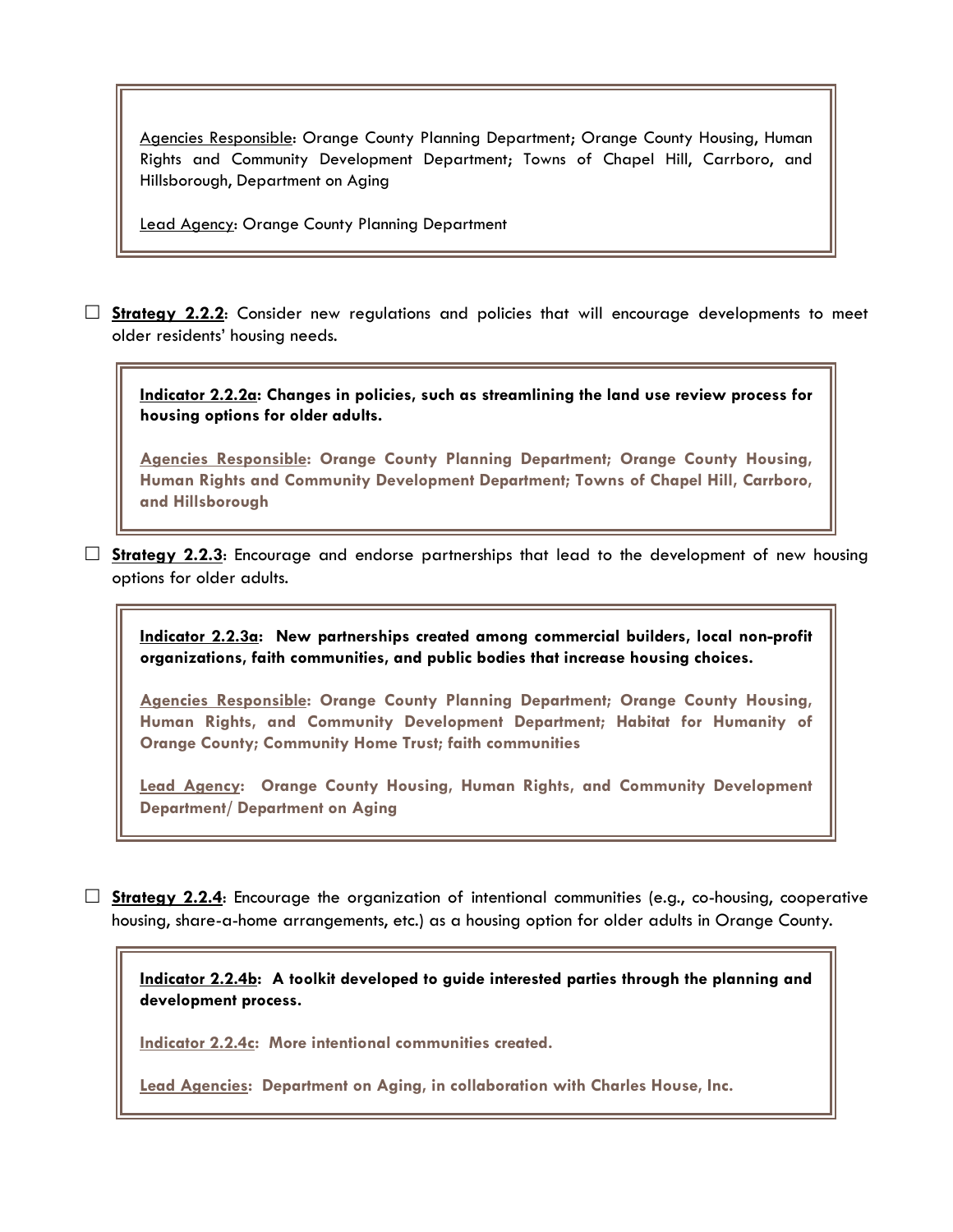Objective 2.3: Increase the proportion of the housing stock that accommodates the needs of older adults through universal design features.

**Indicator 2.3.1a: Workshops held at the Senior Centers and other locales (such as congregations, community centers and home improvement centers) on universal design and the positive benefits of home modifications on quality of life and property value.**

**Indicator 2.3.1b: Development of a media campaign to promote the benefits of universal design (through print, radio, and/or television).**

**Indicator 2.3.1c: Creation of a brochure with information on simple and low-cost home modifications to aid aging in place.**

**2.3.1d: A seminar on Aging in Place, Universal Design and ADA accessibility hosted by the Orange County Planning Department.** 

**Agencies Responsible: Department on Aging; Orange County Planning Department, Orange County Housing, Human Rights and Community Development Department; Towns of Chapel Hill, Carrboro, Hillsborough; R.L. Mace Universal Design Institute**

**Lead Agency: Orange County Planning Department**

□ **Strategy 2.3.2:** Advocate that the state of North Carolina 1) strengthen universal design/visitability standards for new housing developments and 2) incorporate universal design features into the state's Health and Safety Code for builders so that buyers can opt-in to universal design features.

**Indicator 2.3.2a: Proposed new standards (1) and codes (2).**

Agencies Responsible: Board of County Commissioners, Orange County Senior Tar Heel Legislature Delegates

Lead Agency: Aging Advisory Board

 **Strategy 2.3.3**: Create county-level incentives or ordinances for new developments or redevelopments to adopt Universal Design features (e.g., financial incentives, building certification, streamlined permitting, construction permitting, construction permit fee waivers, establish a certification program to brand housing options meeting accessibility standards under a recognized label).

**Indicator 2.3.3a: Financial incentives, building certification, streamlined permitting, construction permitting, construction permit fee waivers, establishment a certification**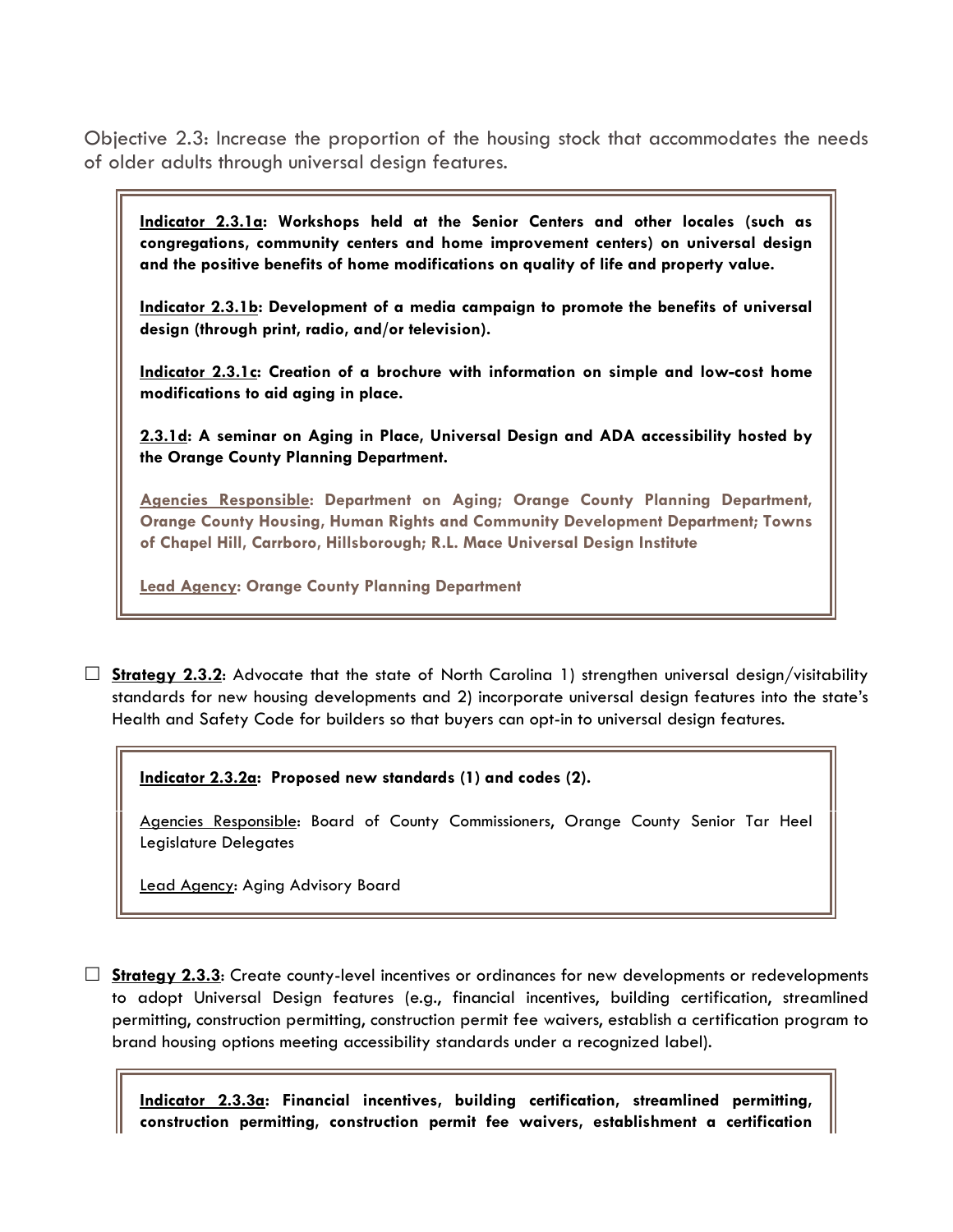**program to brand housing options meeting accessibility standards under a recognized label.**

**Indicator 2.3.3b: More new buildings with universal design features constructed.**

**Agencies Responsible: Board of County Commissioners; Orange County Planning Department; Towns of Chapel Hill, Carrboro, and Hillsborough**

Objective 2.4: Coordinate the transportation and wayfinding/walkability plans between the various counties, towns, and other regional bodies that enable community mobility for older adults.

 **Strategy 2.4.1**: Form a partnership between Orange County government and the North Carolina Department of Transportation (NCDOT) through which to advocate for changes to the physical environment and infrastructure that will benefit older adults and others to be included in NCDOT's and others' plans.

**Indicator 2.4.1a: Regular meetings held with NCDOT to discuss feasibility of changes to the physical environment including but not limited to: increased crosswalk time, improved way-finding and other signage, maintained lane markings, modified traffic patterns to allow multi-direction pedestrian crossing, and increased number of pedestrian islands.** 

**Indicator 2.4.1b: Inclusion of proposed changes in NCDOT and others' transportation plans.** 

**Indicator 2.4.1c: Development of an American with Disabilities Act (ADA) compliant sidewalk infrastructure that connects surrounding properties and sidewalks in the areas identified in assessments.** 

Agencies Responsible: Department on Aging Advisory Board; NCDOT; OUT Board, MPO, Burlington Plan, TARPO, Orange County Planning Department; Towns of Chapel Hill, Carrboro and Hillsborough

Lead Agency: Orange County Planning Department and OUT Board with support from Department on Aging Advisory Board

 **Strategy 2.4.2**: Pursue innovative solutions to the county's navigation and transportation needs, accounting for older adults at all levels of functionality and income.

**Indicator 2.4.2a: Meetings with county and regional planning and transit organizations held to advocate for innovative and effective solutions, such as ride-sharing matching service, vanpool, or Share-a-Ride; rural centralized park and ride lots with shuttles; once-**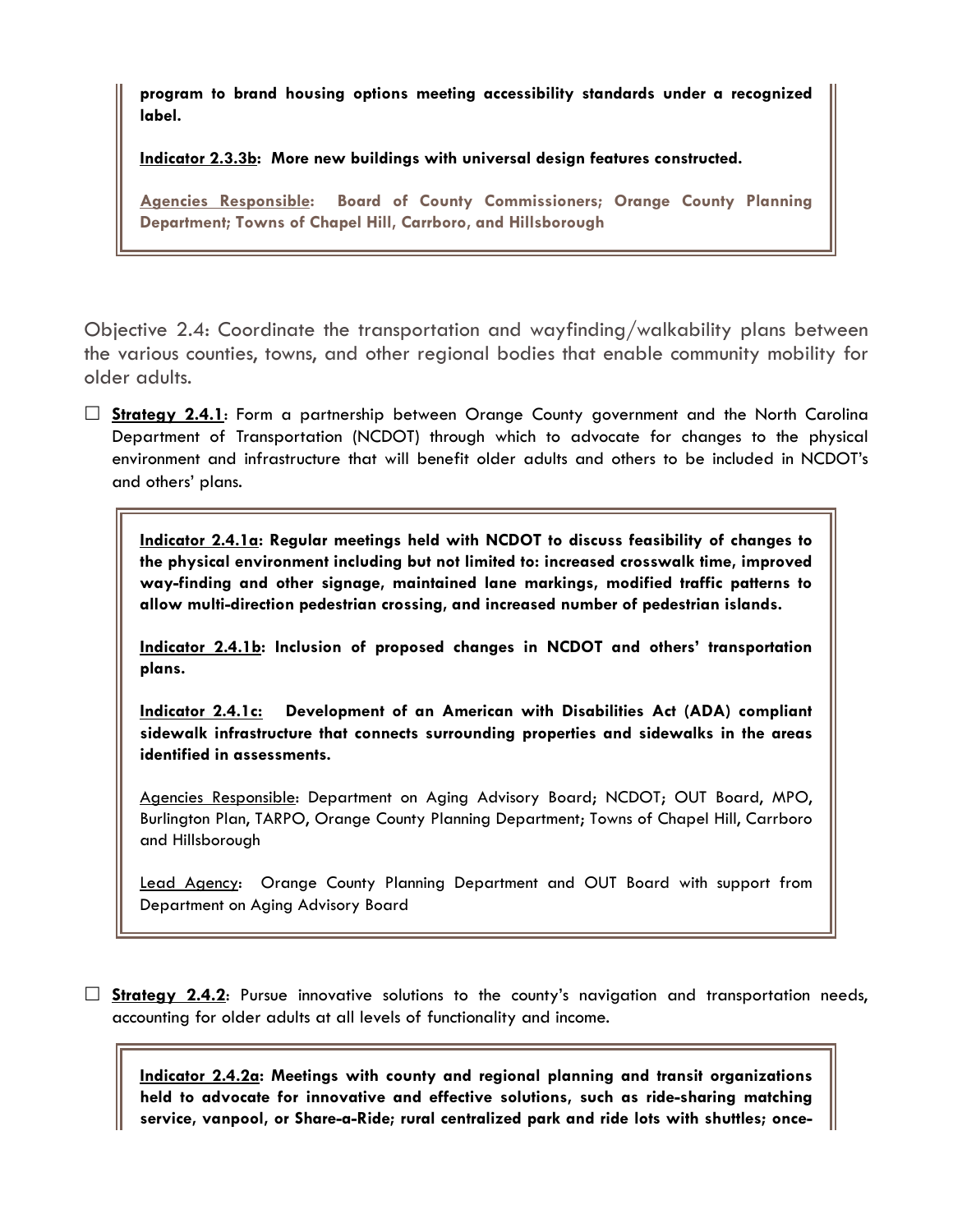**a-week bus transport to rural areas; or recreational group travel to destinations beyond the Senior Centers, etc.**

Agencies Responsible: Department on Aging, Orange County Planning Department/OPT, Chapel Hill Transit, Triangle Transit

Lead Agency: Advisory Board on Aging/OUT Board

**Strategy 2.4.3**: Designate an aging-related Mobility Manager to coordinate with other transportation providers to assist older adults across Orange County.

**Strategy 2.4.4**: Regularly conduct needs assessments to better coordinate the planning and implementation of recommendations that consider multiple modes of transportation and community connectivity, and communicate the results to the public.

**Indicator 2.4.4a: Multi-modal navigation and transportation needs assessments conducted every 3-5 years in areas densely populated or heavily used by older adults.**

**Indicator 2.4.4b: Assessment results used to generate multi-modal community connectivity plans at the county and municipal levels.**

**Indicator 2.4.4c: Assessment results and plans made available to the public in paper and/or electronic formats.** 

Agencies Responsible: Department on Aging; Triangle J Council of Governments; Orange County Planning Department; Durham-Chapel Hill Carrboro Metropolitan Planning Organization (DCHC MPO), Burlington-Graham MPO, Triangle Area Rural Planning Organization (TARPO), Towns of Chapel Hill, Carrboro and Hillsborough

Lead Agency: Orange County Planning Department

 $\Box$  **Strategy 2.4.5**: Increase the number of bike lanes in Orange County, especially in the northern region, to connect the existing infrastructure.

**Indicator 2.4.5a: Increased number of bike lanes in Orange County compared to baseline determined by NCDOT Bicycling Orange County Map and the Chapel Hill-Carrboro Cycle Guide.**

Agencies Responsible: Department on Aging; NCDOT; Orange County Planning Department; Towns of Chapel Hill, Carrboro and Hillsborough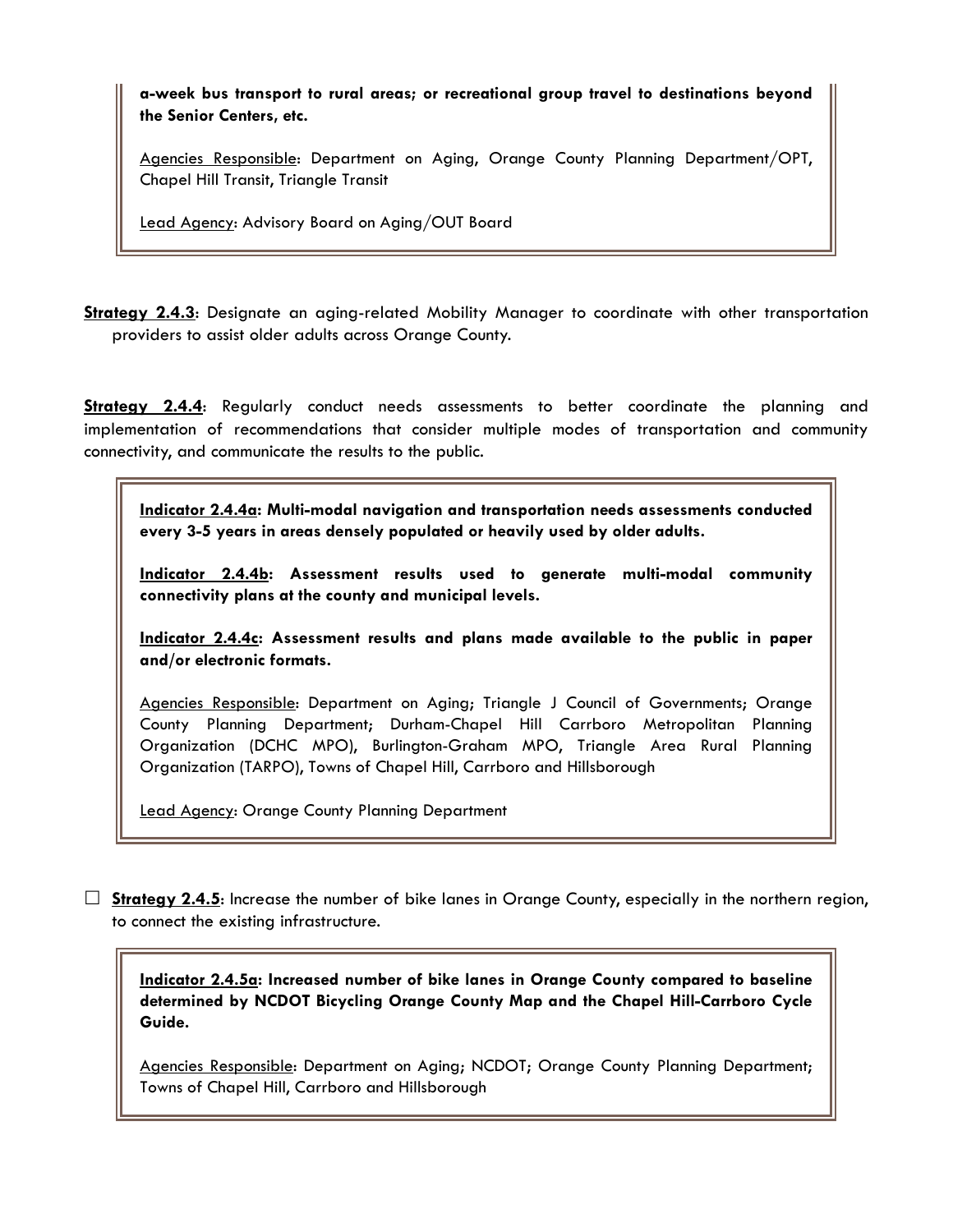**Strategy 2.4.6**: Create a map with all Orange County navigation and transportation routes.

**Indicator 2.4.6b: Map updated annually.** 

Agencies Responsible: Department on Aging, Orange County Planning Department

Lead Agency: Orange County Planning Department

Objective 2.5: Orange County will encourage transportation services that enable community mobility for older adults.

□ **Strategy 2.5.1**: Expand existing volunteer driver programs, such as but not limited to Friend-to-Friend, A Helping Hand, and American Red Cross, that provide door-to-door, door-through-door, escorted, and other transportation to low-income older adults.

**Indicator 2.5.1a: Increased number of volunteers providing transportation services.**

**Indicator 2.5.1b: Increased funding to agencies providing volunteer driver programs.**

**Indicator 2.5.1c: Provision of technical assistance to agencies providing volunteer driver programs.**

Agencies Responsible: Department on Aging, Orange County Planning Department, Department of Social Services, A Helping Hand

Lead Agency: Department on Aging/Volunteer Connect 55+/AT

 **Strategy 2.5.2**: Encourage private transportation providers to offer door-to-door, door-through-door, escorted, and other transportation to shopping areas for both urban and rural area residents.

**Indicator 2.5.2a: Meetings held with existing private transportation providers (e.g. taxi services, existing group travel providers) and/or local businesses to determine feasibility of regular group transportation between urban and rural areas, the Senior Centers, and shopping areas.**

**Indicator 2.5.2b: More private transportation companies that provide door-to-door, doorthrough-door, and/or escorted transportation services to both urban and rural area residents.** 

Agencies Responsible: Department on Aging, Orange County Planning Department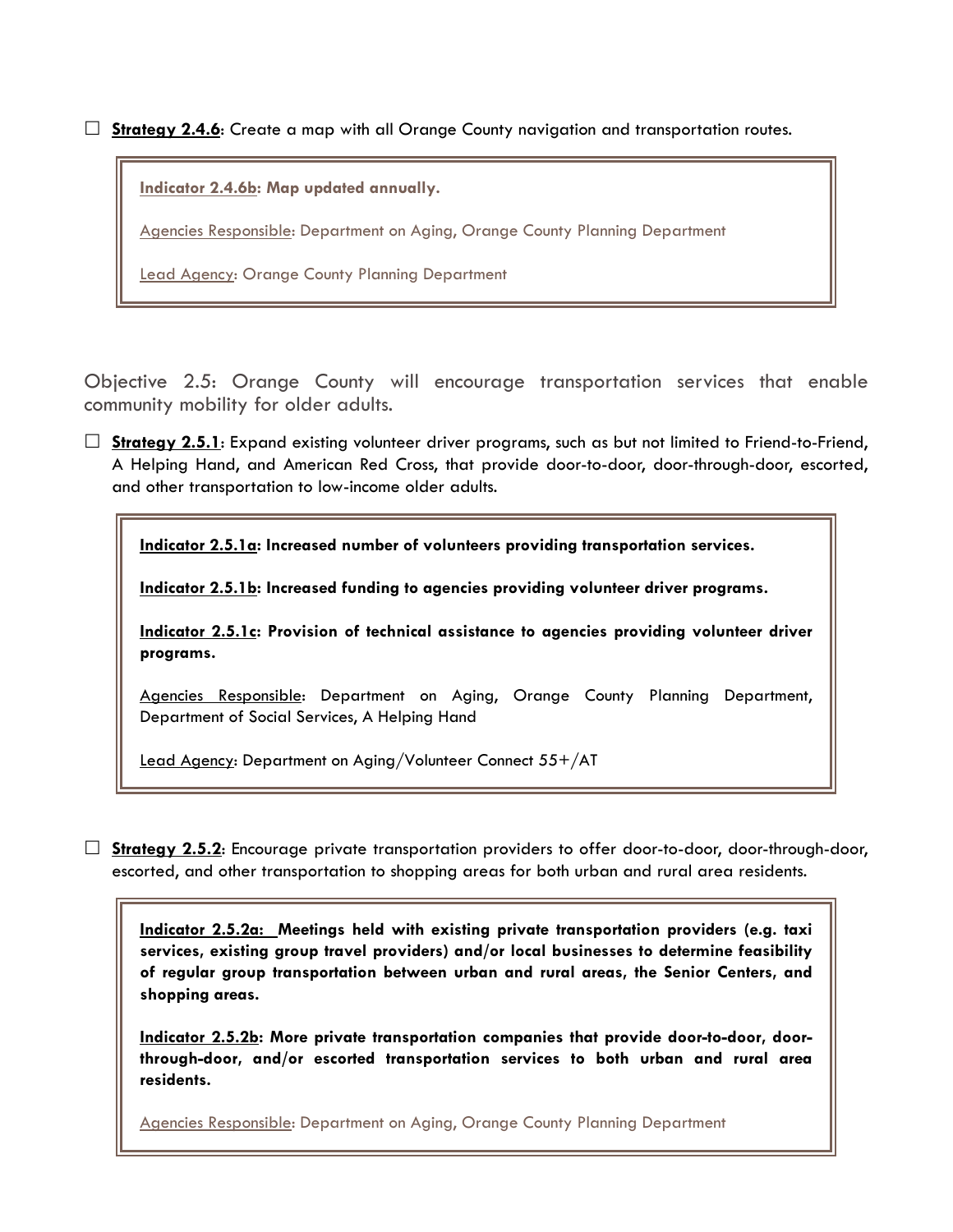**Strategy 2.5.3**: Expand existing public transit schedules to improve weekend transportation options and to connect the Senior Centers with other businesses, especially at midday.

**Strategy 2.5.4**: Expand existing public transit routes to improve options for travel to other counties.

**Indicator 2.5.4a: A partnership formed between the Triangle J Council of Governments (COG) and local planning organizations that have existing goals and objectives around expanding regional connections and serving older adults and service providers with existing cross-regional routes (e.g. Triangle Transit Authority).** 

**Indicator 2.5.4b: Regional agreements to improve access to out-of-county travel.** 

Agencies Responsible: Department on Aging, Triangle J Council of Governments, Orange County Planning Department

**Strategy 2.5.5:** Advocate for a consolidated transportation system within the county

**Indicator 2.5.5a: The merger of Chapel Hill Transit and Orange Public Transportation.**

Agencies Responsible: Department on Aging, Orange County Planning Department

Lead Agency: Advisory Board on Aging

 **Strategy 2.5.6**: Establish and support senior driving education programs that address the driving task, the driver, and/or the social environment.

**Indicator 2.5.6a: Driving education programs offered at the Senior Centers at least 2 times per year.**

Agency Responsible: Department on Aging/Senior Centers

Objective 2.6: Protect and increase the provision of meal assistance services in Orange County.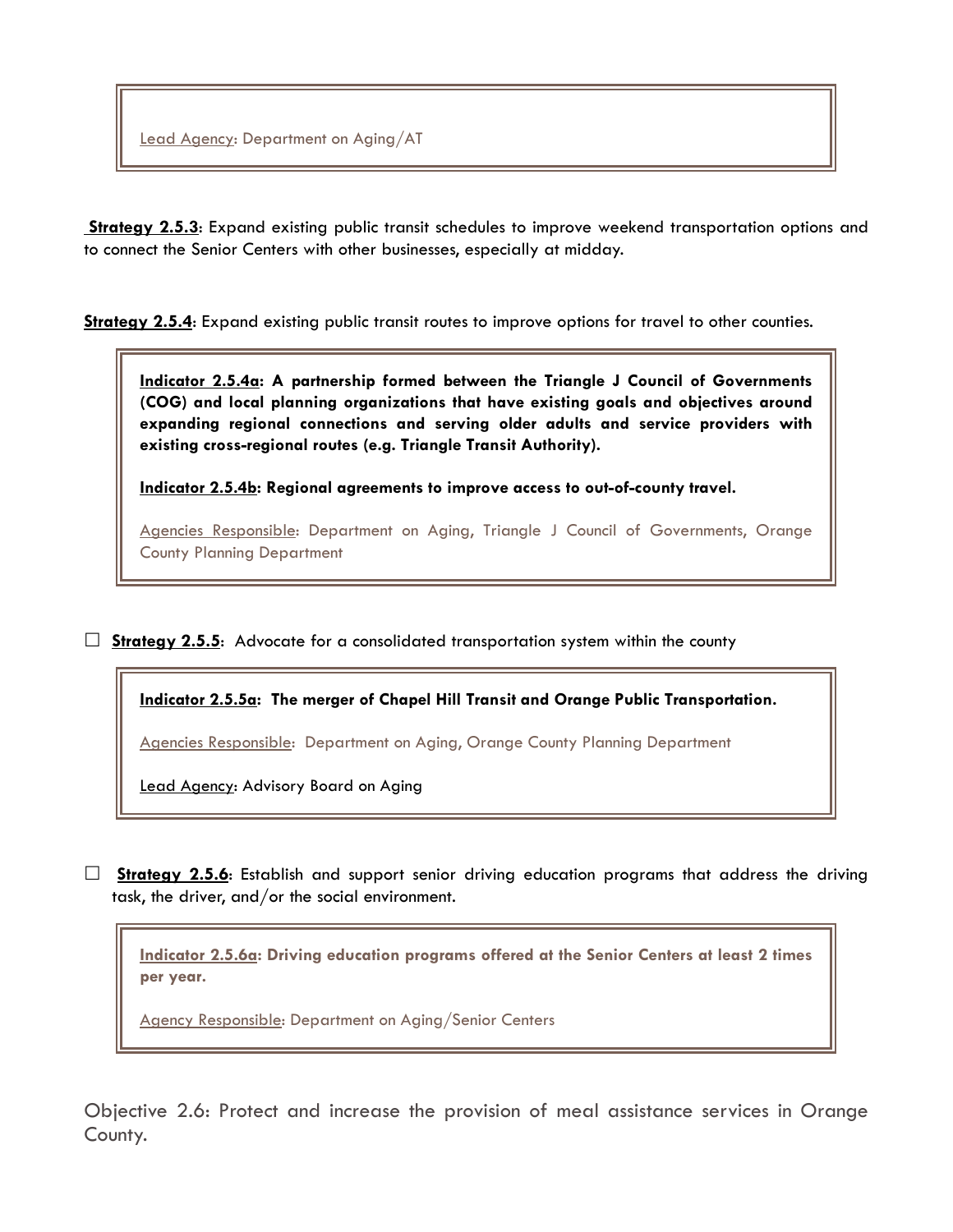**Strategy 2.6.1**: Expand home-delivered meal services to more individuals and areas of the county that are in need of this service.

**Indicator 2.6.1a: Technical assistance to local organizations, such as congregations, neighborhoods, and service groups, interested in increasing food assistance options available to older adults.**

**Indicator 2.6.1b: More volunteers recruited and trained to assist with meal preparation and/or meal delivery.**

**Indicator 2.6.1c: Organizations, such as the Department of Social Services and the Sheriff's Office, identify and refer adults in need of meal assistance services to local meal service providers.** 

Agencies Responsible: Department on Aging, in collaboration with existing meal service agencies, such as Chapel Hill/Carrboro Meals on Wheels and Orange Congregations In Mission (OCIM) and other organizations

Lead Agency: Aging Advisory Board

Objective 2.7: Expand in-home and community respite support services that enable Orange County residents to age in place.

 **Strategy 2.7.1**: Encourage faith-based groups to provide respite services to caregivers through programs like Caregiver Day Out, as currently provided at the Seymour Center, to other locations in Orange County.

**Indicator 2.7.1a: Technical assistance offered to faith-based groups to provide respite services to caregivers.**

**Indicator 2.7.1b: More caregivers provided respite services through faith-based groups.**

Agencies Responsible: Department on Aging, in collaboration with faith-based groups, Triangle J Area Agency on Aging, and other community groups

Lead Agency: Department on Aging/Aging Transitions

 **Strategy 2.7.2**: Offer Friend-to-Friend program through the senior centers to provide respite to caregivers and companion services to older adults living alone.

**Indicator 2.7.2a: Respite services to older adults and their caregivers provided by the Friend-to-Friend program.**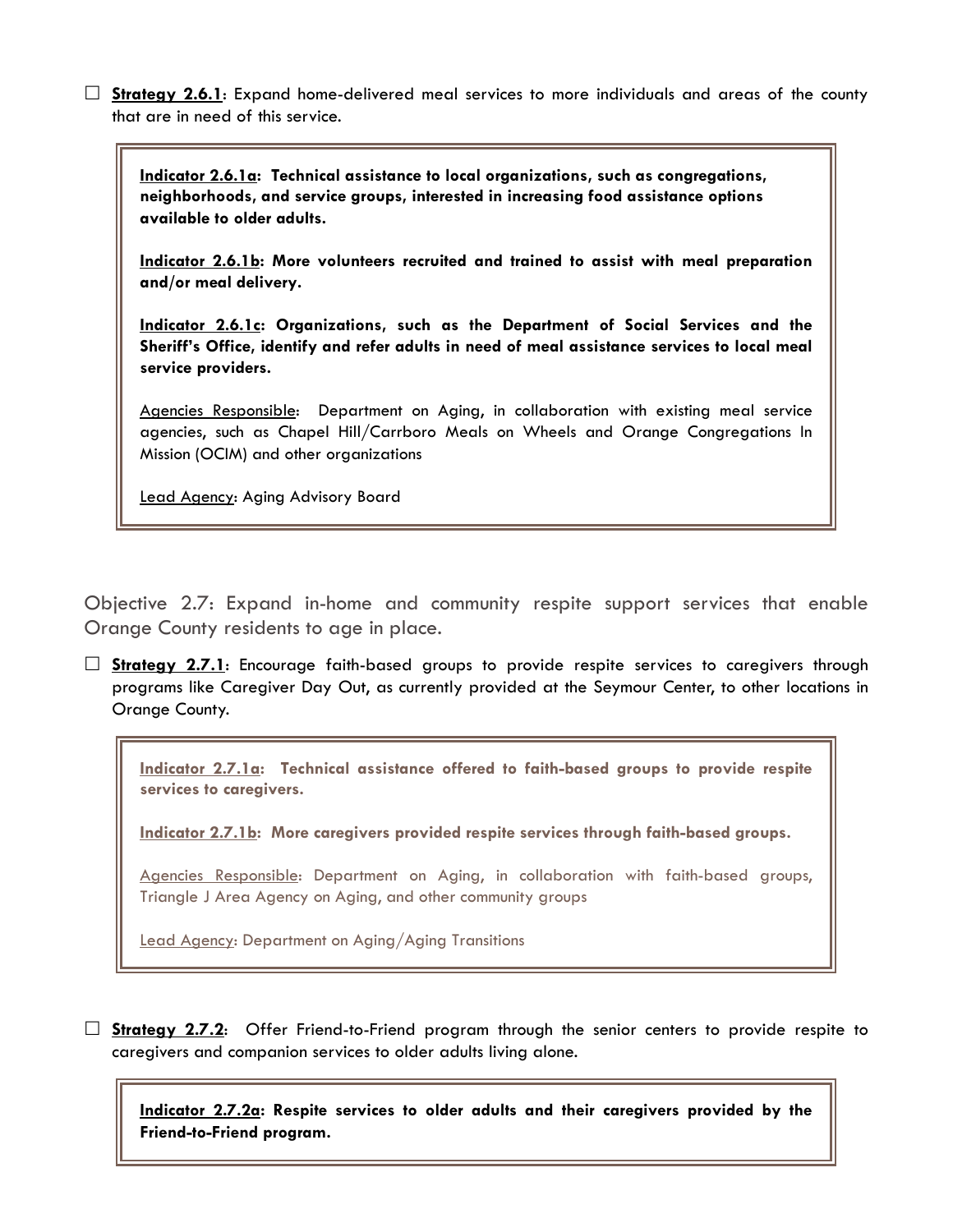□ **Strategy 2.7.3**: Increase financial resources to expand the efforts of local organizations that provide in-home and adult day care services to low-income older adults.

**Indicator 2.7.3a: Additional funding made available to non-profit organizations, such as A Helping Hand, Carolina Villages Project, Project Compassion, Piedmont Health Senior Care, Soltys Adult Day Care, and Charles House, etc. that provide in-home, respite, and adult day care services.**

Agencies Responsible: Department on Aging; Towns of Chapel Hill, Carrboro, Hillsborough; Board of County Commissioners

 **Strategy 2.7.4**: Explore the use of Home & Community Care Block Grant (HCCBG) funding toward Consumer Directed Care initiatives, allowing older adults to choose their own caretakers or service providers and pay them for their services.

**Indicator 2.7.4a: Report completed outlining possible uses of HCCBG funding.**

**Indicator 2.7.4b: Articles published in Senior Times and local newspapers on the Consumer Directed Care initiative.**

Agencies Responsible: Department on Aging, Department of Social Services, Triangle J Area Agency on Aging

 **Strategy 2.7.5**: Collaborate with the Carolina Villages Project to promote the creation of villages in Orange County, in which neighborhood networks assist with aging in place, through education, information sharing, volunteerism, and technical support.

**Indicator 2.7.5a: Increased number of villages in Orange County.**

Agencies Responsible: Department on Aging, Carolina Villages

Lead Agency:Advisory Board on Aging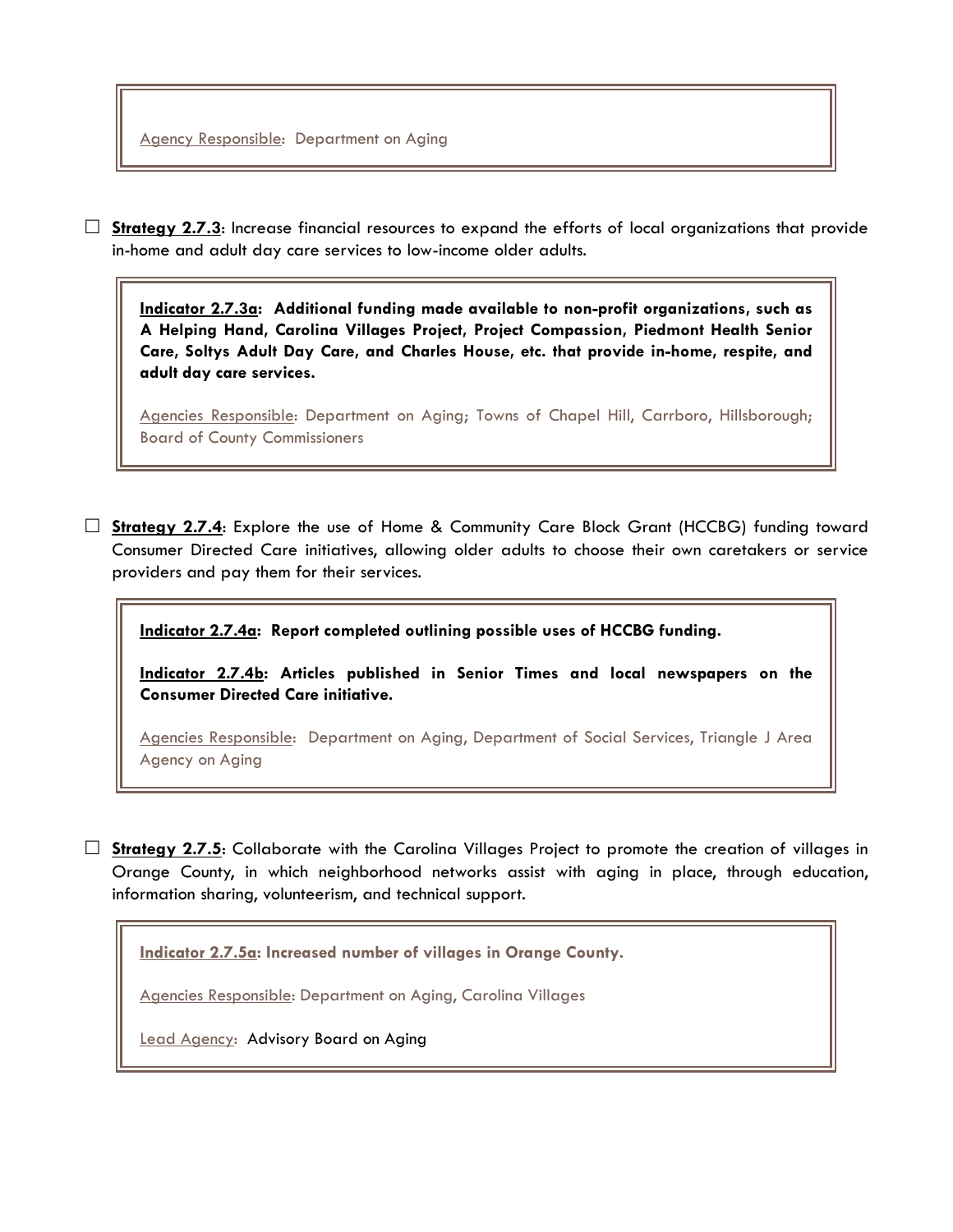Objective 2.8: Ensure that more older adults in Orange County are able to maintain, modify, and afford their homes.

 **Strategy 2.8.1**: Explore the feasibility of raising the income qualification limit again under the Homestead Tax Exemption program.

**Indicator 2.8.1a: Initiative added to the Board of County Commissioners and Senior Tar Heel Legislature's legislative agenda to raise the lax limit of the Homestead Tax Exemption program.**

Agencies Responsible: Board of County Commissioners, Orange County Senior Tar Heel Legislature Delegates

Lead Agency: Advisory Board on Aging

**Strategy 2.8.2:** Educate older adults about where they can obtain low-cost assistance with home modifications.

**Indicator 2.8.2a: Home modification assistance information included in community resource guides and part of information fairs.**

Agencies Responsible: Department on Aging, in collaboration with Orange County Housing, Human Rights and Community Development Department and Vocational Rehabilitation Center for Independent Living

Lead Agency: Department on Aging/Aging Transitions

# **Goal 3: Empower older adults to enjoy optimal health status and to have a healthy lifestyle.**

Objective 3.1: Promote wellbeing and the prevention and maintenance of chronic disease for all older adults in Orange County through increased access to evidence-based programs.

 **Strategy 3.1.1**: Use geo-mapping strategies to understand where older adults are concentrated in the county and encourage organizations, like congregations and township community centers, to host wellness and exercise classes.

**Indicator 3.1.1a: Development and dissemination of GIS map displaying current population density of older adults in Orange County to faith-based communities and other county departments.**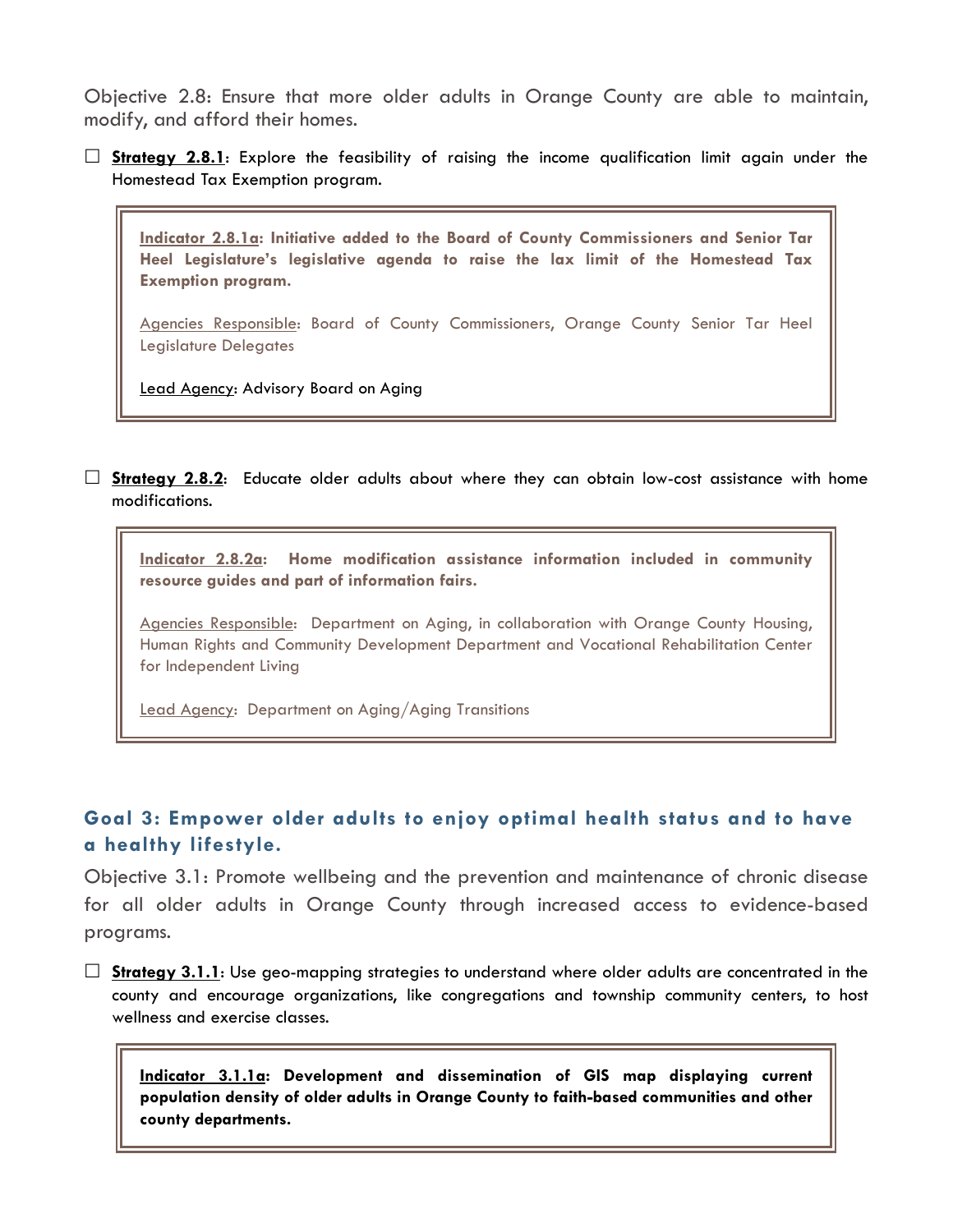**Indicator 3.1.1b: GIS map put on UNC Center for Aging and Health's and UNC Institute on Aging's websites for wide distribution.**

**Indicator 3.1.1c: More wellness and exercise classes offered to older adults in community locations, such as congregations and township community centers.**

Agencies Responsible: Department on Aging, in collaboration with Orange County Parks and Recreation Department, town recreation departments, local congregations, UNC Center for Aging and Health, and the UNC Institute on Aging, CRC

Lead Agency: Department on Aging

**Strategy 3.1.2**: Train volunteers to offer evidence-based wellness programs, like A Matter of Balance and Living Healthy, at the Senior Centers, senior housing locations, and congregations, etc.

**Indicator 3.1.2a: Two trainings per year at Orange County Senior Centers to train volunteers in how to lead evidenced-based exercise programs for older adults.**

**Indicator 3.1.2b: Ads and articles publicizing exercise program leader trainings sent to faith-based organizations, senior living environments, Senior Centers, and published in the Senior Times.**

**Indicator 3.1.2c: Fifty trained volunteers by 2017 providing more evidence-based wellness programs to older adults in Orange County.**

Agencies Responsible: Department on Aging, in collaboration with Triangle J Area Agency on Aging and local congregations

Lead Agency: Department on Aging/Wellness

 **Strategy 3.1.3**: Develop a health marketing campaign to encourage Orange County citizens aged 50 and above to exercise for wellness and disease prevention and maintenance.

**Indicator 3.1.3c: Development of marketing campaign materials, articles, television, or radio ads.**

Agencies Responsible: Department on Aging, in collaboration with UNC School of Public Health and Orange County Health Department.

Lead Agency: Department on Aging/ Wellness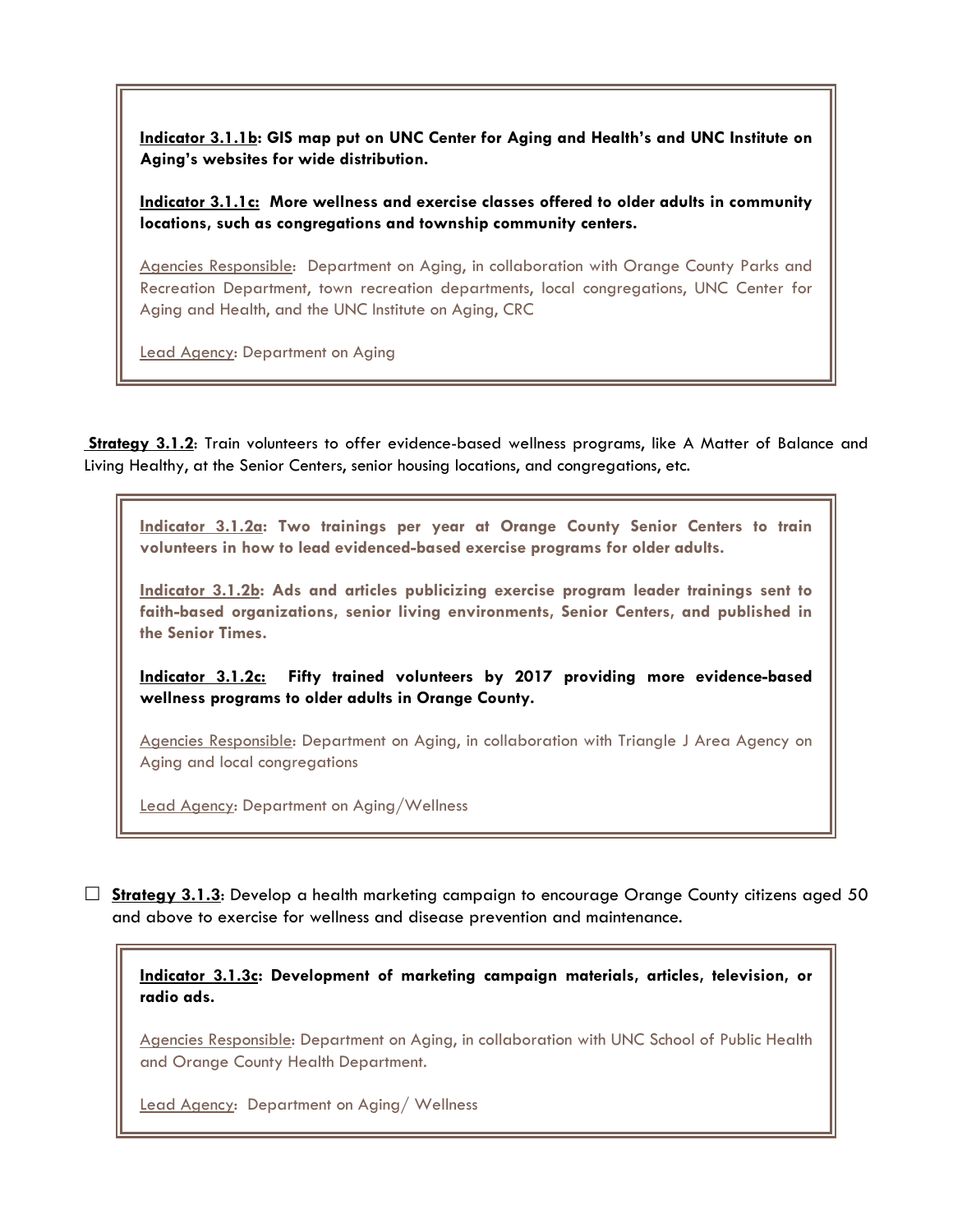**Strategy 3.1.4**: Provide older adults who have physical or mental health disabilities with access to appropriate exercise classes at the Senior Centers.

**Indicator 3.1.4a: Volunteers recruited and trained to assist older adults with physical or mental health disabilities in exercise classes.**

**Indicator 3.1.4b: Increased number of exercise classes offered at senior centers that are appropriate for older adults with mental or physical disabilities.**

**Agencies Responsible: Department on Aging, Orange County Parks and Recreation Department**

Objective 3.2: Ensure that older adults and their families can access appropriate care for their health needs.

 **Strategy 3.2.1**: Collaborate with Chatham-Orange Community Resource Connections (CRC) member organizations to promote the model of primary medical homes and the inclusion of case managers/social workers on the team at public and private primary care practices to provide patient education and service coordination.

**Indicator 3.2.1a: Information provided to older adults about benefits of choosing a primary medical home and a list of primary medical homes that serve older adults on Medicare and Medicaid in Orange County.**

**Indicator 3.2.1b: More older adults referred to the PACE (Program of All-Inclusive Care for the Elderly) program.**

Agencies Responsible: Chatham-Orange Community Resource Connections (CRC) member organizations, including the Department on Aging, Department of Social Services, AccessCare of Central Carolina, Piedmont Health

 **Strategy 3.2.2**: Collaborate with the Chatham-Orange Community Resource Connection (CRC) to promote and expand hospital transition programs that involve nurse follow-up on patients after discharge and linkages with community resources.

**Indicator 3.2.2a: Decline in local hospital readmission rates.**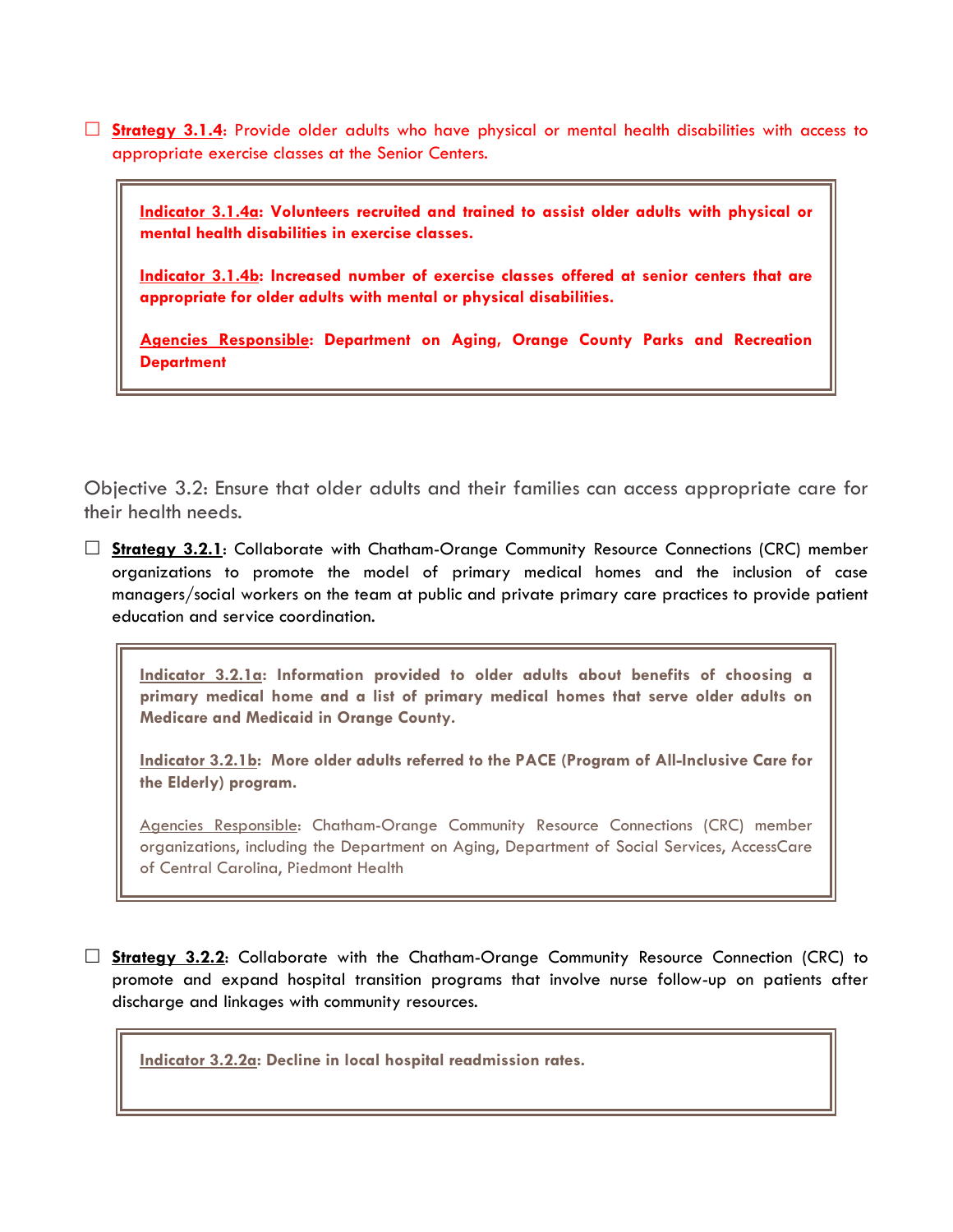Agencies Responsible: Chatham-Orange Community Resource Connections (CRC) member organizations, including the Department on Aging, UNC Hospitals, and Carol Woods Retirement Community

 **Strategy 3.2.3**: Collaborate with the Chatham-Orange Community Resource Connections (CRC) to advocate for privately owned pharmacies to offer more walk-in clinic services.

**Indicator 3.2.3a: More privately owned pharmacies offer walk-in services within Orange County.**

Agencies Responsible: Chatham-Orange Community Resource Connections (CRC) member organizations, including the Department on Aging

Objective 3.3: Improve quality of and access to mental health and substance abuse services for older adults and their families.

**Strategy 3.3.1**: Educate older adults on the importance of identifying mental health and substance abuse issues such as 1) misuse and abuse of prescription drugs, 2) depression and anxiety, 3) alcohol use and addictions, 4) drug use and abuse, and 5) dementia.

**Indicator 3.3.1a: Articles in Senior Times published regarding the importance of identifying mental health and substance abuse issues.**

**Indicator 3.3.1b: Posters placed in Orange County Senior Centers and other community locations on the importance of identifying mental health and substance abuse issues and how to access services.**

**Indicator 3.3.1.c: Use of Cardinal Innovation's county funds to help finance mental health care for older adults on Medicare.**

Agencies Responsible: Department on Aging, Cardinal Innovations – OPC Operations Center

Lead Agency: Department on Aging/Aging Transitions and Wellness

 **Strategy 3.3.2**: Advocate for making dementia and depression screening a regular procedure at primary care visits for older adults.

**Indicator 3.3.2a: Healthy IDEAS materials sent to primary care practices that are known to serve older adults.**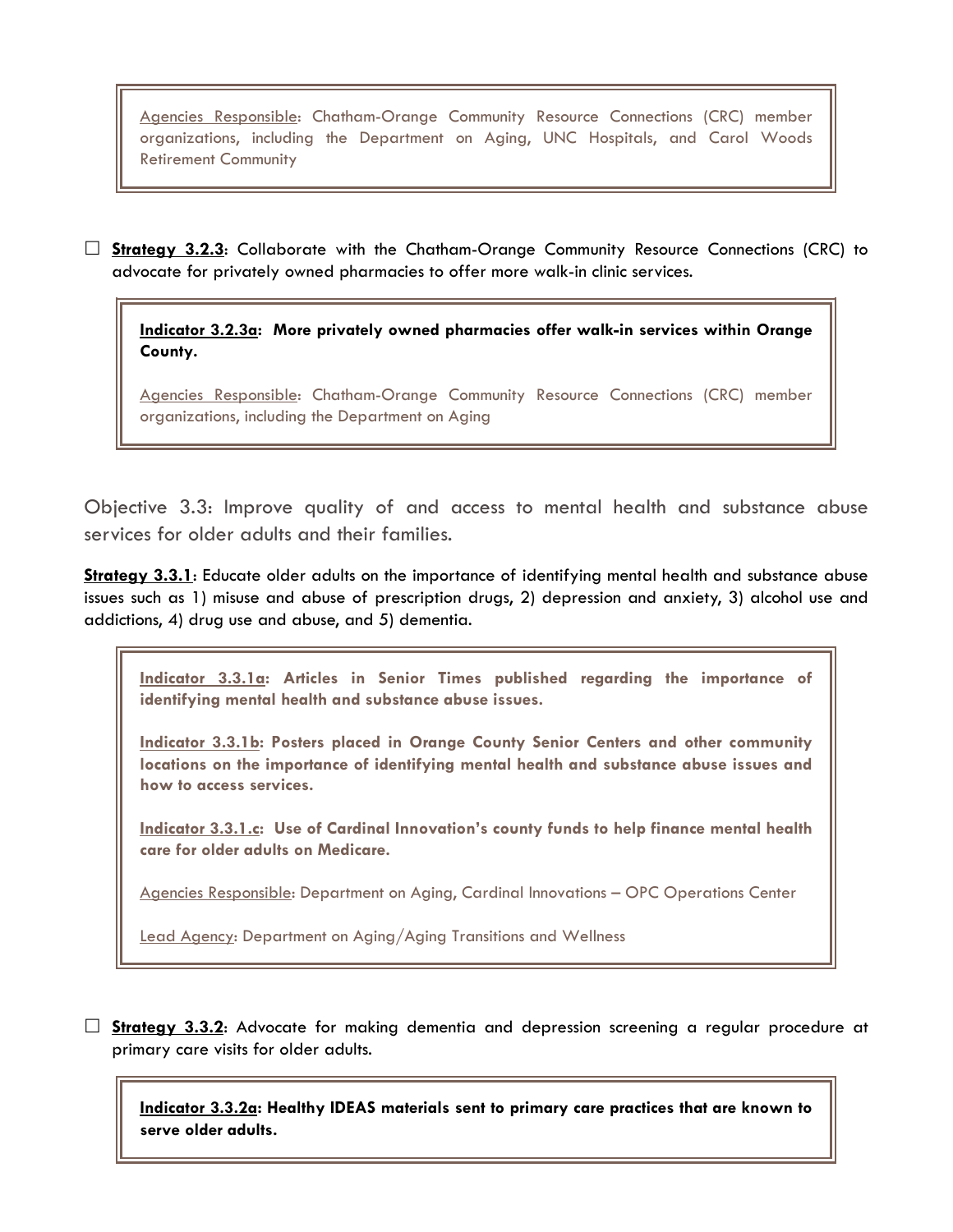**Strategy 3.3.3**: Expand free mental health and substance abuse screening, referrals, and brief counseling services at the Orange County Senior Centers.

**Indicator 3.3.3a: Expanded mental health and substance abuse screening and referrals at the Orange County Senior Centers.**

**Indicator 3.3.3b: Expanded brief counseling services at the Orange County Senior Services.**

Agencies Responsible: Department on Aging, Cardinal Innovations – OPC Community Operations Center

 **Strategy 3.3.4**: Advocate for the identification of mental health needs of long-term care residents and encourage appropriate treatment for those with mental health diagnoses by 1) building connections with mental health providers and 2) advocating for long-term care facilities to provide enhanced dementia care and interventions for mental health concerns.

**Indicator 3.3.4a: Long-Term Care Round Table meeting with long-term care facilities held to explore enhanced dementia care and interventions for mental health concerns.**

**Indicator 3.3.4b: Information fair of mental health providers in Orange County attended by directors or administrators of long-term care facilities.**

Agencies Responsible: Department on Aging, in collaboration with Aging Advisory Board, Triangle J Area Agency on Aging and Cardinal Innovations

Lead Agency: Cardinal Innovations - OPC Community Operations Center/Department on Aging

Objective 3.4: Collaborate with faith-based groups and other chaplaincy organizations to provide for the psychological, emotional, and spiritual needs of older adults.

□ **Strategy 3.4.1**: Research how best to address spiritual needs of older adults, especially around loss and end-of-life.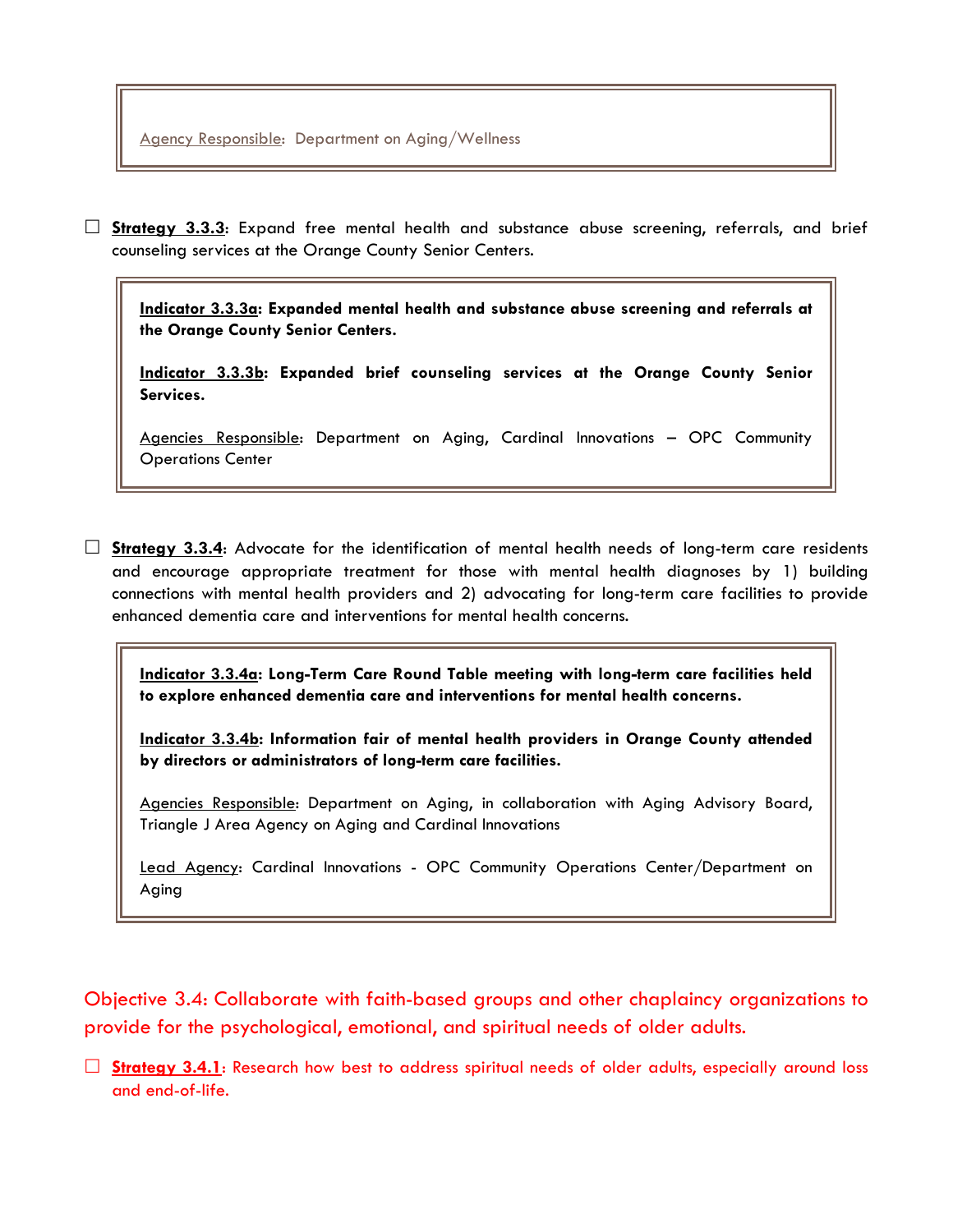**Indicator 3.4.1a: Focus/study groups held at the Senior Centers to discuss spiritual needs of older adults and how to best address them.**

**Indicator 3.4.1b: Outreach efforts conducted to military and hospital chaplaincies to learn how they provide spiritual help in a non-denominational and secular way.**

**Indicator 3.4.1c: Report compiled on evidence-based chaplain programs and mechanisms for oversight and accountability.**

**Indicator 3.4.1d: Part-time or volunteer secular chaplain available at the Senior Centers.**

**Agency Responsible: Department on Aging**

 **Strategy 3.4.2**: Support educational opportunities for faith-based groups to provide programs and services within their own organizations.

**Indicator 3.4.2a: Training provided for lay chaplain leaders, religious leaders, congregational nurses, and citizens on how to counsel caregivers and older adults, especially older adults who have dementia or individuals caring for older adults with dementia.** 

**Indicator 3.4.2b: Information provided to faith-based groups on the use of lay leader models, such as the Stephen Ministry, to meet needs for spiritual counseling.**

**Agencies Responsible: Department on Aging**

### **Goal 4: Promote the safety and rights of older and vulnerable adults and prevent their abuse, neglect, and exploitation.**

Objective 4.1: Collaborate with Emergency Management Services (EMS) to improve services for older residents of Orange County.

 **Strategy 4.1.1**: Collaborate with Orange County EMS to provide multi-media information and trainings on falls prevention to fall victims, their families, and relevant organizations.

**Indicator 4.1.1a: Trainings provided to older adults, caretakers, and organizations on how to manage and prevent fall events.**

**Indicator 4.1.1b: DVD training on older adult fall management and prevention created that can be disseminated to organizations and citizens.**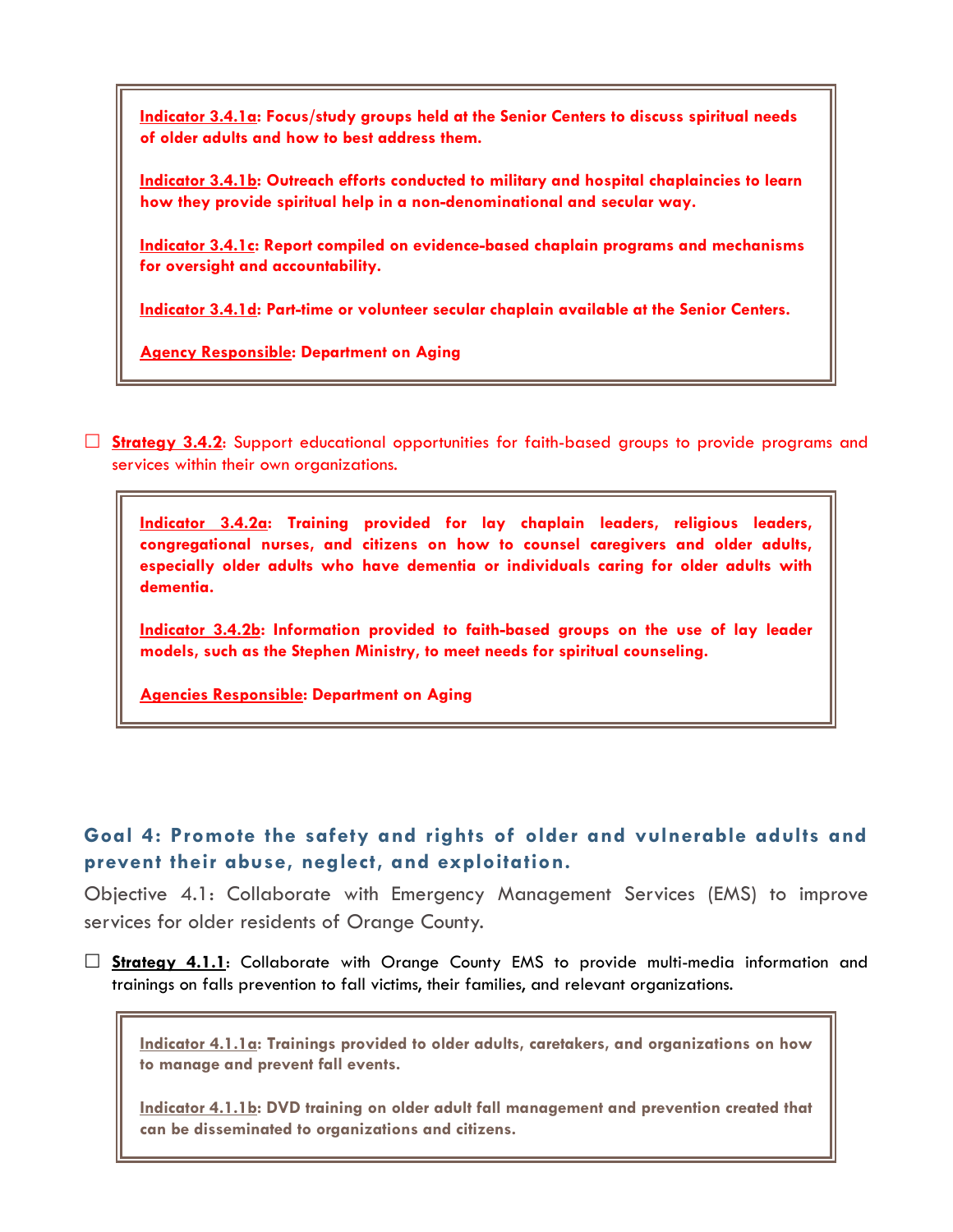**Indicator 4.1.1c: Information materials and pamphlets on fall prevention and management provided to older adults who fall in their own homes.**

Agencies Responsible: Department on Aging, Emergency Management Services (EMS), UNC Division of Geriatric Medicine, UNC Center for Aging and Health

Lead Agency: Department on Aging/Wellness and OT

 **Strategy 4.1.2**: Partner with Orange County EMS, managers of long-term care facilities, older adults, and their caretakers to prevent reliance on EMS ambulance services for emerging medical problems, such as falls-related events.

**Indicator 4.1.2a: Meeting between EMS and long-term care administrators to determine which medical events in long-term care facilities could be dealt with appropriately in ways besides full ambulance services and to determine which long-term care facility procedures could be altered to appropriately care for residents without reliance on full ambulance services.**

**Agencies Responsible: Department on Aging, Emergency Management Services (EMS), long-term care facility administrators, UNC Division of Geriatric Medicine, and UNC Center for Aging and Health, Sheriff's Office**

Lead Agency: Emergency Management Services with assistance from Department on Aging

 **Strategy 4.1.3**: Partner with EMS and DSS to make sure that frail older adults are in safe places during weather and environmental emergencies.

**Indicator 4.1.3a: Development of a buddy system between older adults and their neighbors to ensure safety during weather emergencies, especially for rural area residents**

**Indicator 4.1.3b: Provision of informational resource to Orange County residents on caring for older adults during weather emergencies.** 

**Indicator 4.1.3c: More older adults referred to the Department on Social Services Special Needs Registry for help in weather emergencies and disasters.**

**Indicator 4.1.4d: Portable generators located at the Senior Centers.**

Agencies Responsible: Department on Aging, Emergency Management Services (EMS), Department of Social Services, Asset Management, Sheriff's Department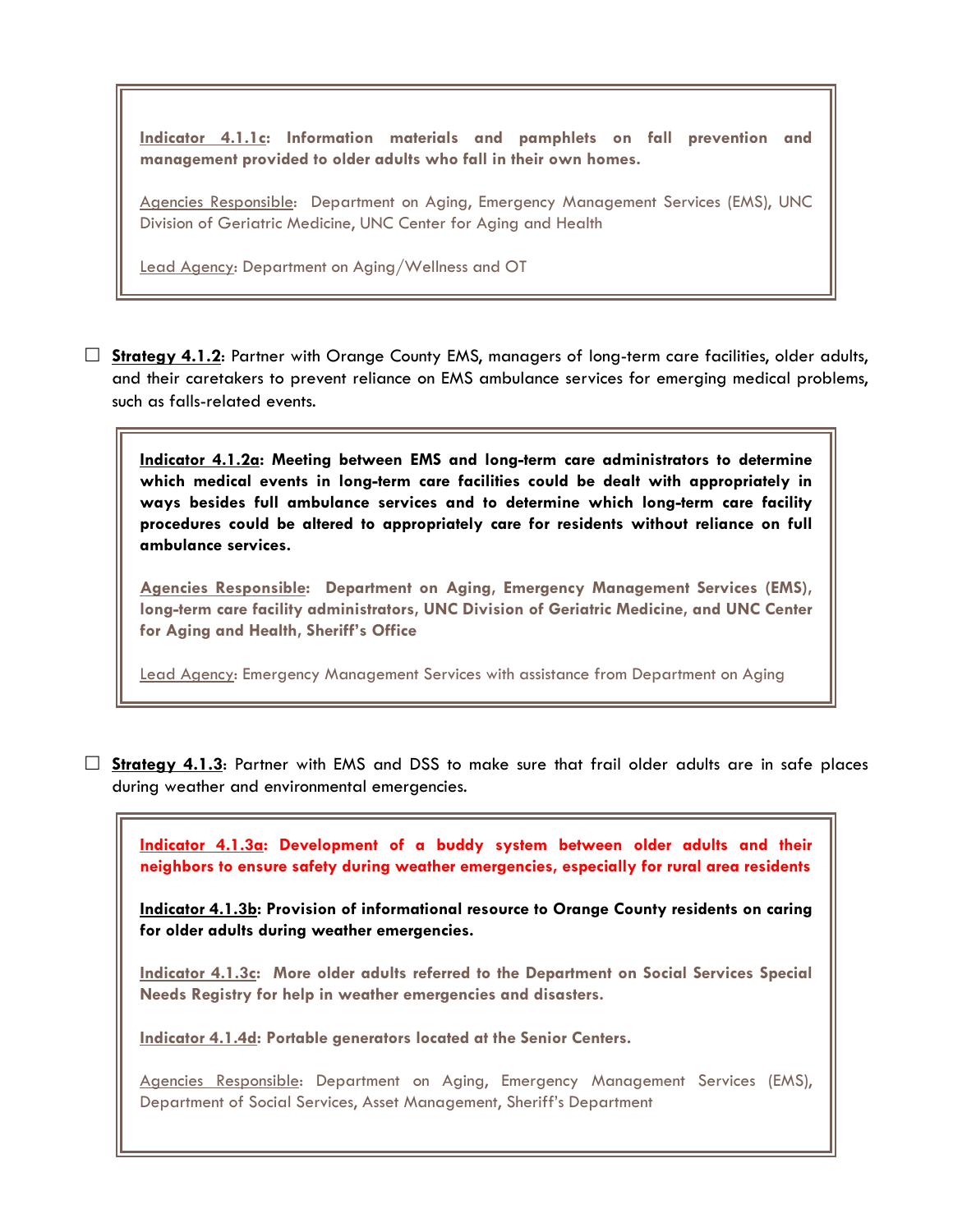Lead Agency: Department of Social Services, EMS

Objective 4.2: Improve the quality of programs and services provided to residents of long-term care facilities, nursing homes, assisted living facilities, and family care homes in Orange County.

 **Strategy 4.2.1**: Activate the Department on Aging's Long-term Care Round Table to develop a partnership among the leaders of Orange County long-term care facilities and the regional longterm care Ombudsman to implement a model of person-centered care within long-term care facilities.

**=Indicator 4.2.1c: Evidenced-based and enriching activities that meet individual needs and provide a purpose in life and cognitive stimulation implemented in Orange County long-term care facilities.**

**Indicator 4.2.1d: Meals within long-term care facilities include more fresh foods and vegetables and are provided in a home-like manner.**

**Indicator 4.2.1e: On-site continuing education and exercise classes provided at long-term care facilities.**

**Indicator 4.2.1f: Expansion of the OCDOA Friend-to-Friend program to include long-term care residents who have no family members nearby.**

Agencies Responsible: Department on Aging, in collaboration with the Triangle J Area Agency on Aging and Long-Term Round Table

Lead Agency: Triangle J Area Agency on Aging with help from the Aging Advisory Board

**Strategy 4.2.2:** Support the provision of palliative and end of life care for residents living in longterm care facilities, their families, and staff, including a formalized program for bereavement.

**Indicator 4.2.2a: Long-term Care Round Table meeting held to discuss the development and implementation of palliative care and end of life care programs in long-term care facilities.**

Agencies Responsible: Department on Aging, Triangle J Area Agency on Aging and Project Compassion

Lead Agency: Triangle J Area Agency on Aging/with help from the Aging Advisory Board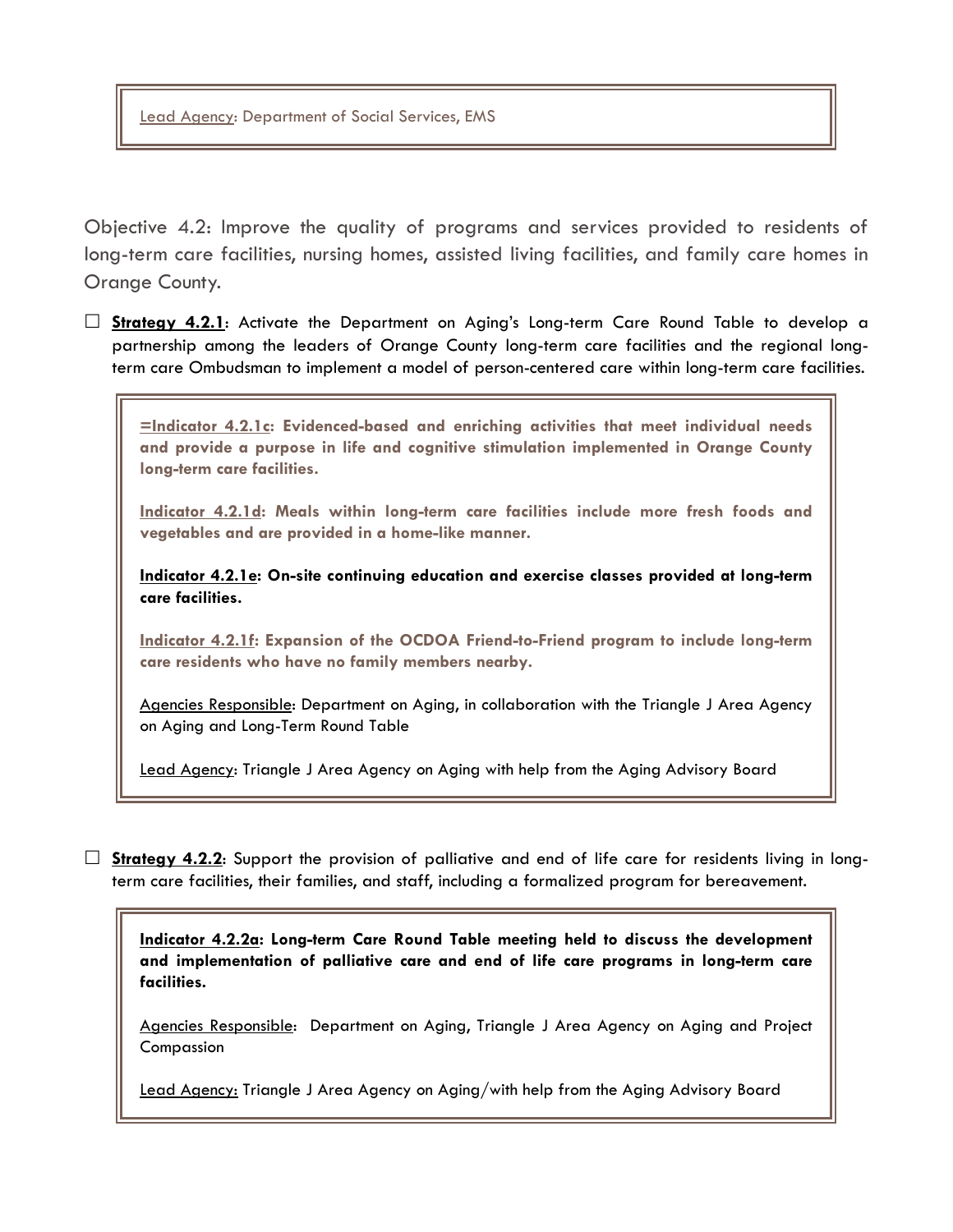Objective 4.3: Increase older adults' ability to protect themselves from exploitation, abuse, and neglect.

**Strategy 4.3.2**: Help older adults access needed social service programs.

# **Goal 5: Empower older adults to engage in the community through volunteerism, lifelong learning, and civic activities.**

Objective 5.1: Promote lifelong learning of older adults through increased access to continuing education classes and programs throughout the community.

 **Strategy 5.1.1**: Advertise lectures, continuing education classes, and resources offered at the Senior Centers, libraries, and other community locations.**=**or Centers

 **Strategy 5.1.2**: Develop relationships with faith-based community in hopes of coordinating education at their sites.

**Indicator 5.1.2a: Meeting with local coalitions of faith-based organizations held to discuss the unique opportunities of faith based organizations to promote older adult lifelong learning.**

**Indicator 5.1.2b: Continuing education classes held at faith-based organizations.**

Agencies Responsible: Department on Aging, in collaboration with faith-based community.

Lead Agency: DoA/ Wellness/Senior Centers

Objective 5.2: Encourage the participation of older adults and their advocates in housing and transportation planning efforts in Orange County.

**Strategy 5.2.1:** Sponsor forums to discuss the types of housing and transportation services that older adults want and need and promote attendance at public meetings.

#### **Indicator 5.2.1a: Forums on housing and transportation needs sponsored bi-annually.**

Agencies Responsible: Department on Aging; Orange County Housing, Human Rights and Community Development Department; Orange County Planning Department; Towns of Chapel Hill, Carrboro, and Hillsborough

Lead Agency: Department on Aging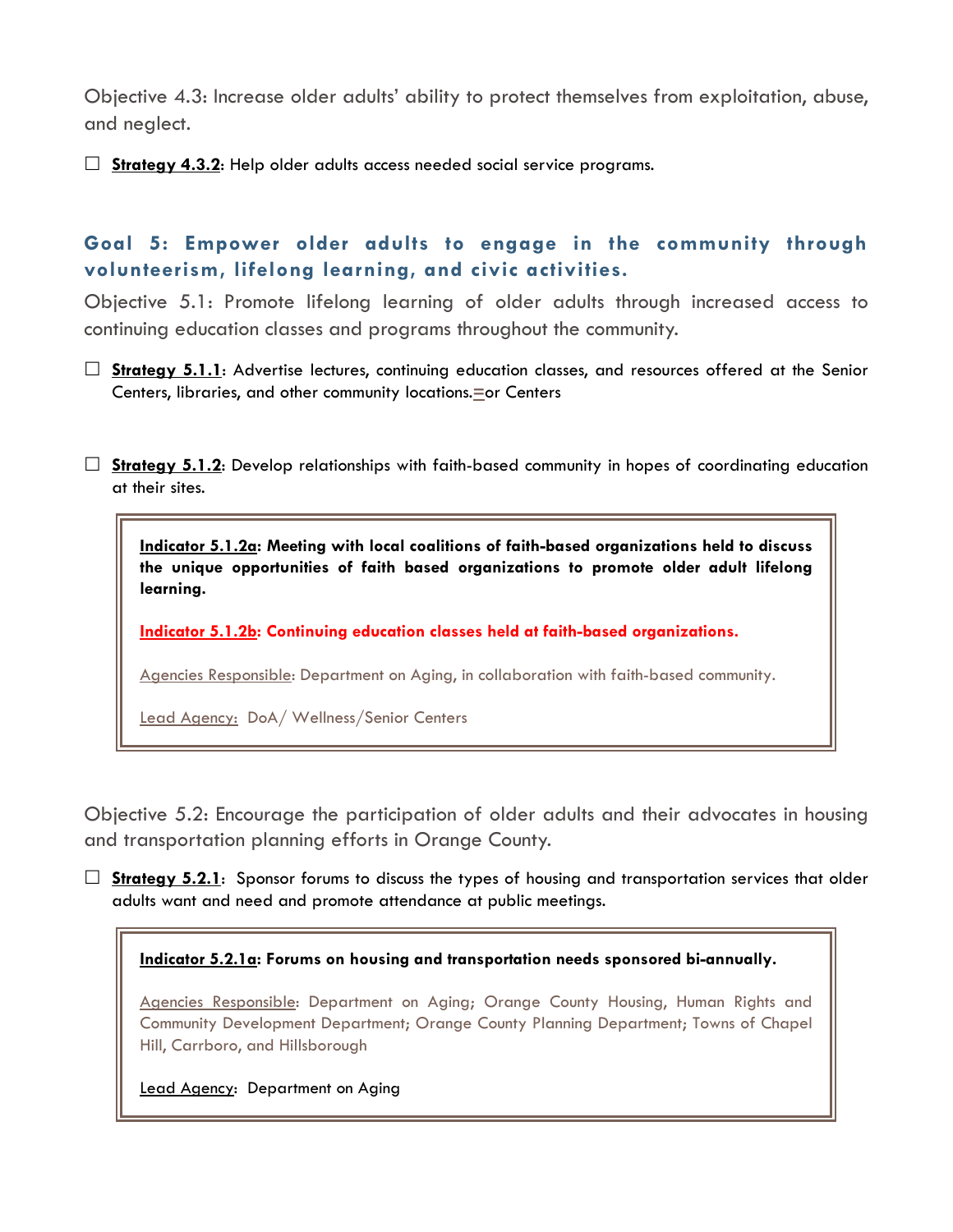□ **Strategy 5.2.2:** Maintain volunteer recruitment services through the RSVP program.

### **Goal 6: Prepare Orange County for an aging population.**

Objective 6.1: Promote aging preparedness so that the Orange County community and its residents may be better able to transition to senior living.

**Strategy 6.1.1**: Create an Aging Preparedness campaign to encourage citizens to plan for their retirement years and to challenge negative stereotypes of aging.

**Indicator 6.1.1a: Aging Preparedness campaign planned and implemented.**

Agencies Responsible: Department on Aging, Triangle J Area Agency on Aging, UNC Institute on Aging, UNC Center for Aging and Health

Objective 6.2: Develop advocacy efforts for local, state, and federal programs, which will support older adults.

**Strategy 6.2.2:** Support Complete Streets policies at the state, county, and local levels that address the needs of older adults.

**Indicator 6.2.2a: Meeting with towns that have existing Complete Streets policies to ensure they are accounting for the needs of older adults and to determine how to support the creation of polices in other towns and at the state level.** 

Agencies Responsible: Department on Aging; Orange County Planning Department; Towns of Chapel Hill, Carrboro and Hillsborough; NCDOT

Lead Agency: Aging Advisory Board

**Strategy 6.2.3:** Support increasing the number of handicapped parking spaces required in public developments.

**Indicator 6.2.3a: Advocacy for legislation that would increase the number of handicapped parking spaces in public developments.**

**Agencies Responsible: Board of County Commissioners, Orange County Senior Tar Heel Legislature Delegates**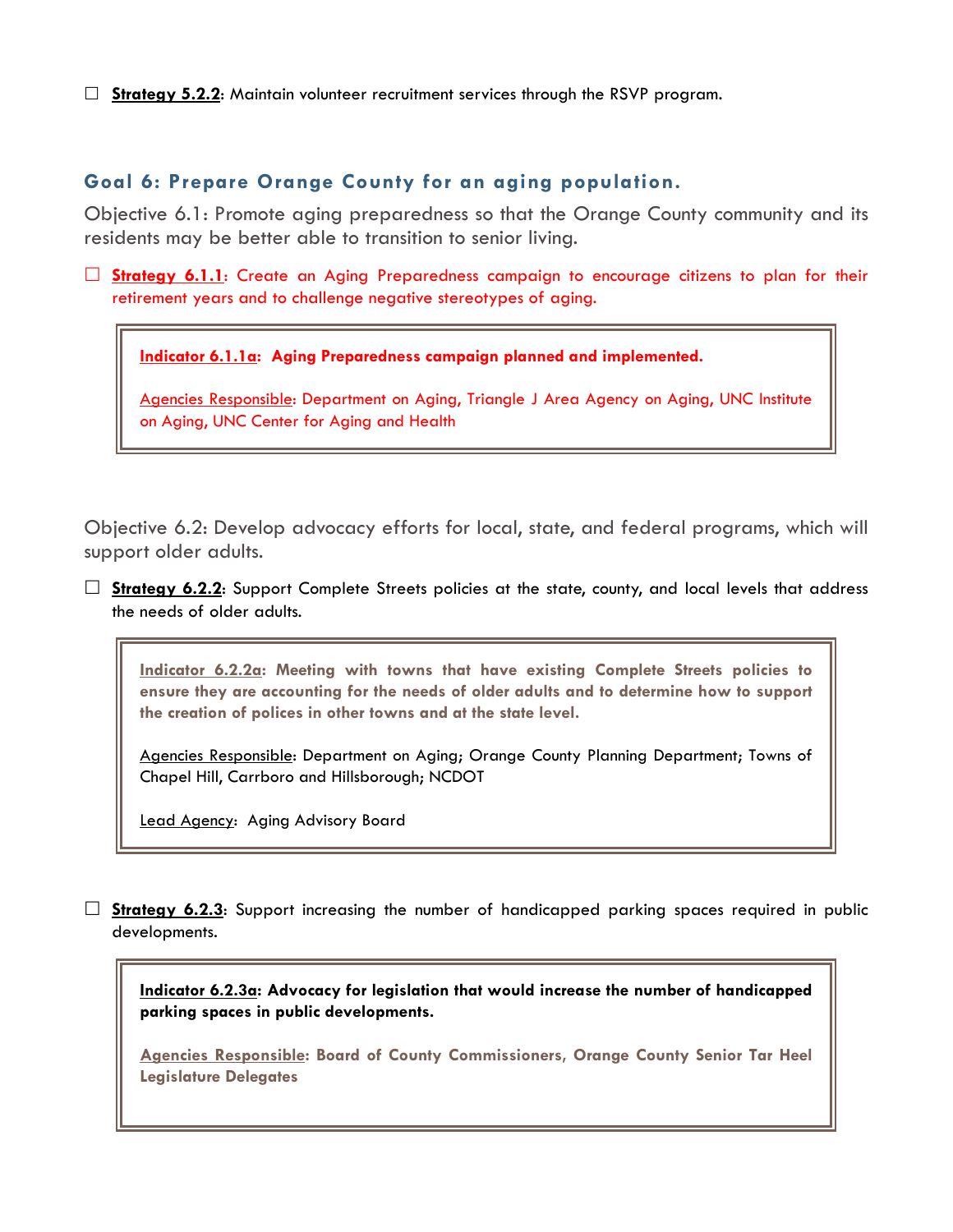Lead Agency: Aging Advisory Board

 **Strategy 6.2.4**: Partner with the UNC Highway Safety Research Center and AARP to advocate for increasing the national standard for crosswalk time.

**Indicator 6.2.4a: Meetings with the UNC Highway Safety Research Center and a representative from AARP held to discuss possibility of partnership for advocacy.** 

**Indicator 6.2.4b: Creation and implementation of an advocacy plan to increase the national standard for crosswalk time.** 

Agencies Responsible: Department on Aging, Triangle J Area Agency on Aging

 $\Box$  Objective 6.3: Maintain existing and seek new revenues for services and programs that serve the aging needs of Orange County.

**Strategy 6.3.1**: Seek available funding for navigation and transportation services and housing initiatives.

**Indicator 6.3.1a: New funding applications for Section 5310, Section 5317, Section 5316 funds or other federal programs or changes to those programs as a result of new federal legislation.** 

**Indicator 6.3.1b: Funding sustained for pilot projects, such as the Hillsborough Circulator and EZ Rider Senior Shuttle.** 

**Indicator 6.3.1d: Increases secured in housing subsidies, such as but not limited to rental assistance, tax credits, local home ownership assistance.**

Agencies Responsible: Department on Aging; Orange County Planning Department; Orange County Housing, Human Rights and Community Development Department; Chapel Hill Transit; Triangle Transit

Lead Agency: Department on Aging in collaboration with Orange County Housing, Human Rights, and Community Development and Planning/OPT Departments.

# **Goal 7: Promote an adequate direct care workforce for an aging population and opportunities for older workers.**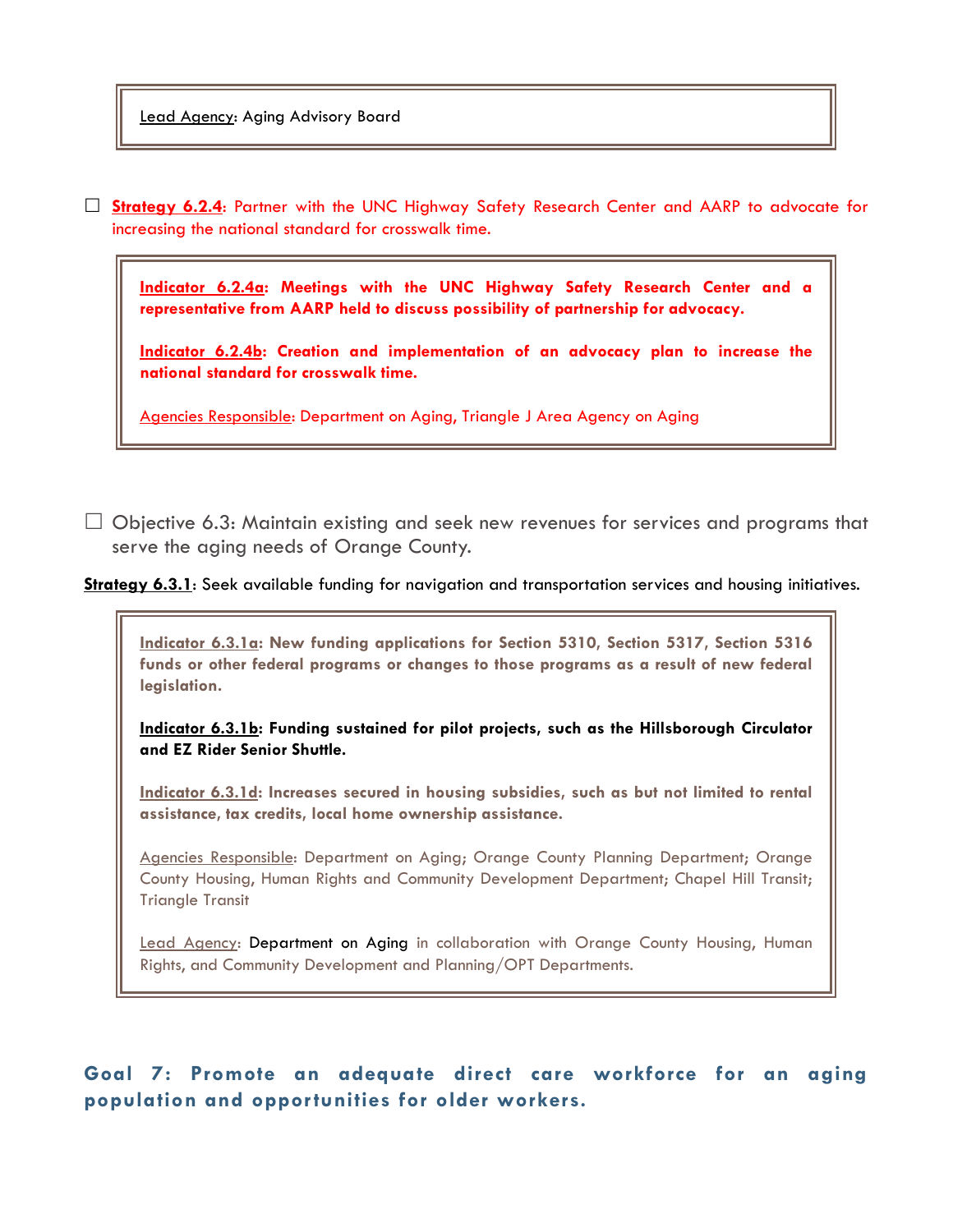Objective 7.1: Promote increased opportunities and rewards for professional training in aging issues relevant to Orange County.

 **Strategy 7.1.1**: Promote opportunities for professional healthcare providers (nurses, pharmacists, social workers, physician assistants, etc.) and students to learn more about aging-related issues.

**Indicator 7.1.1a: Area Health Education Centers (AHEC) sponsored continuing education trainings offered for health professionals related to aging issues, such as end of life care, fear of reporting falls, how to work with patients with dementia, etc.**

**Indicator 7.1.1b: Aging program and services information distributed to health professionals in the county, especially primary care physicians.**

**Indicator 7.1.1d: Outreach conducted to high school, technical school, and college faculty to raise awareness of aging-related careers and training opportunities.**

Agencies Responsible: Department on Aging, in collaboration with Chapel Hill and Durham Eldercare Resources; AHEC; UNC Schools of Public Health, Medicine, Nursing and Social Work; UNC Institute on Aging; UNC Center for Aging and Health; Carol Woods Retirement **Community** 

Lead Agency: UNC Center for Aging and Health

□ **Strategy 7.1.2**: Promote increased recognition for direct services workers and employers providing services to older adults.

**Indicator 7.1.2a: Establishment of a countywide recognition program for direct care workers.**

**Indicator 7.1.2b: Establishment of a countywide recognition program for supportive employers of direct care workers who pay them a living wage and advocate for their involvement in patient care decision-making.**

**Indicator 7.1.2c: Provision of educational workshops and support groups for direct care workers.**

Agencies Responsible: Department on Aging, Triangle J Area Agency on Aging, Department of Social Services, AHEC, community colleges

Lead Agency: Advisory Baard on Aging

 **Strategy 7.2.1**: Create a Job Development Office at the Department on Aging that will create partnerships with businesses to develop and coordinate job opportunities and provide job search training for older adults in Orange County.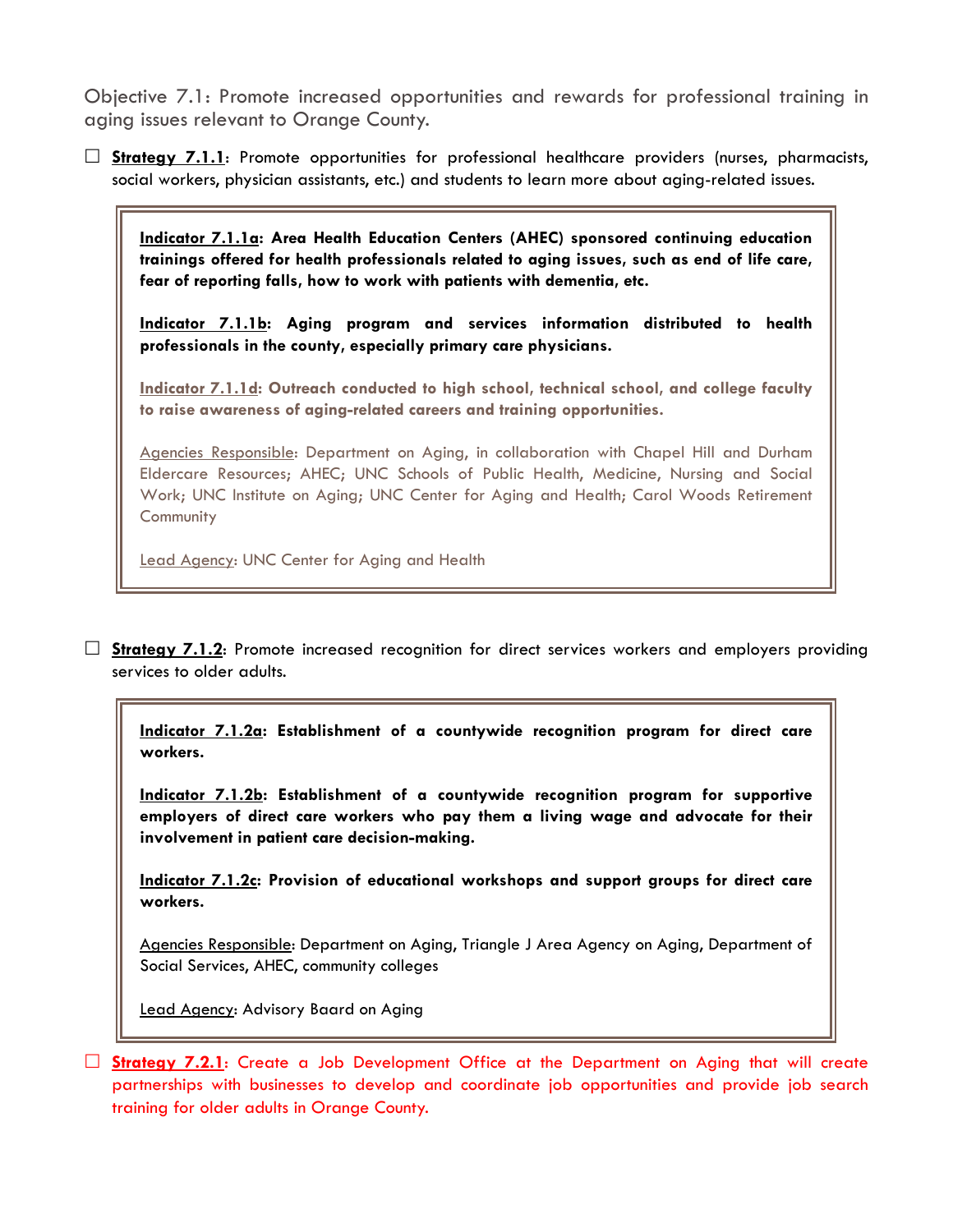**Indicator 7.2.1a: Creation of Job Development Officer position.**

**Indicator 7.2.1b: More job opportunities available for and marketed to older adults.**

**Indicator 7.2.1c: Classes and programs on job search training for older adults held at both Senior Centers.**

**Indicator 7.2.1d: Collaborative plan developed with Senior Corp of Retired Executives (SCORE), the Chapel Hill/Carrboro and Hillsborough Chambers of Commerce and the Economic Development Department to provide more jobs.**

Agencies Responsible: Department on Aging, NCBA Title V Senior Worker Program, Chambers of Commerce, Orange County Economic Development, SCORE

### **Goal 8: Maintain good stewardship of publicly funded services.**

Objective 8.1: Monitor the Orange County Department on Aging's fulfillment of the 2012-2017 Master Aging Plan so that county resources are used wisely.

 **Strategy 8.1.2**: Develop a process to make adjustments to objectives, strategies, and indicators that are not being achieved as planned or to incorporate newly identified needs and opportunities.

**Indicator 8.1.2a: MAP monitoring data reviewed by the Department on Aging Advisory Board on a quarterly basis.** 

**Indicator 8.1.2b: MAP Steering Committee meets twice a year to review monitoring data and to propose solutions to implementation problems.**

**Indicator 8.1.2c: Members of original 2012-2017 MAP work groups meet as needed to propose solutions to MAP implementation problems.**

Agency Responsible: Orange County Advisory Board on Aging

□ **Strategy 8.1.3:** Present an annual MAP update to the BOCC.

**Indicator 8.1.3a: Report provided to the BOCC on MAP successes and barriers each year.**

Agency Responsible: Department on Aging